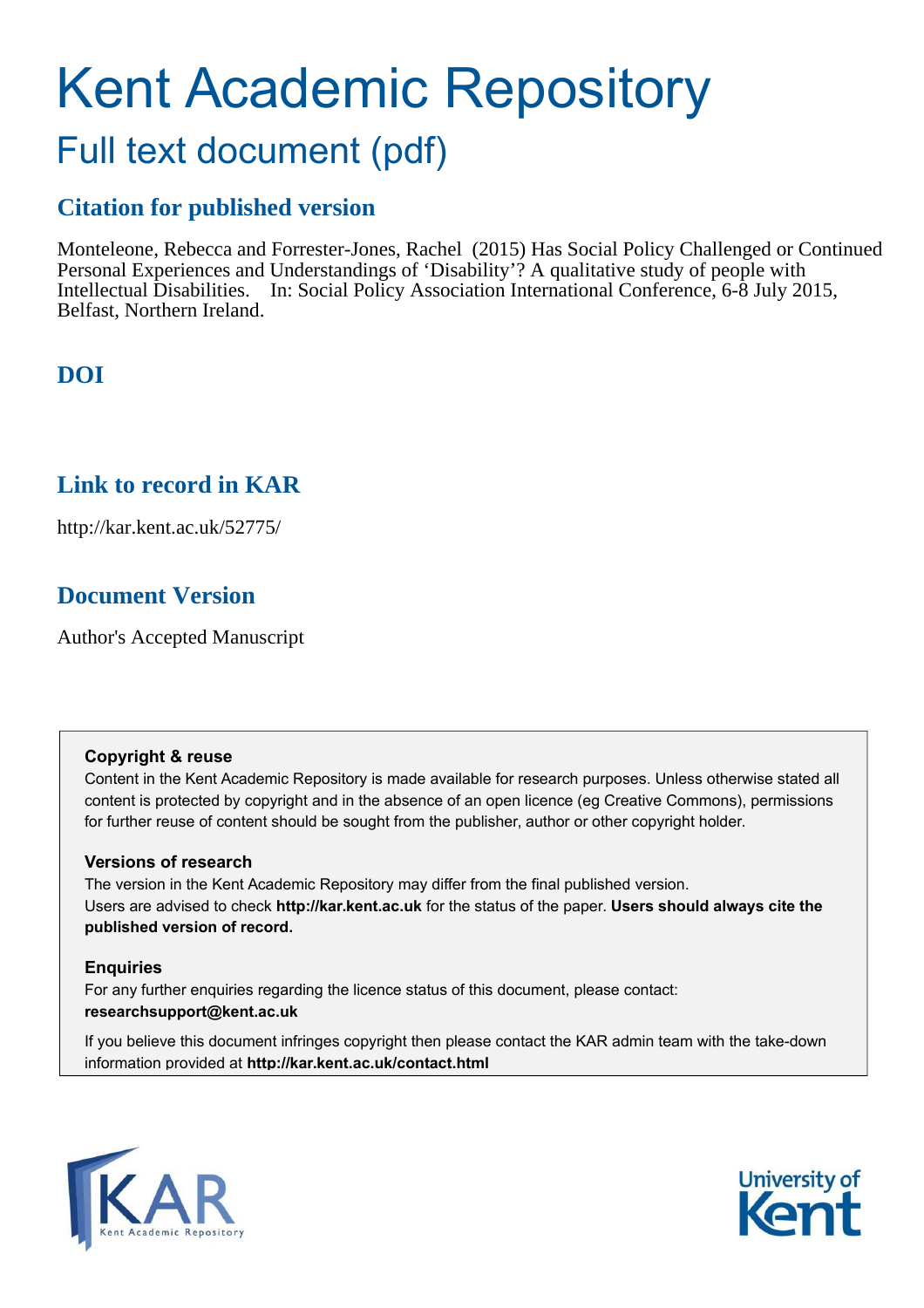# **Has Social Policy Challenged or Continued Personal Experiences and Understandings of 'Disability'? A qualitative study of people with Intellectual Disabilities.**

# **Rebecca Monteleone and Rachel Forrester-Jones**

# **Tizard Centre, University of Kent**

# **Abstract**

#### **Background**

Diagnostic labels can impact identity-formation and quality of life for individuals with intellectual disabilities (ID) (Gillman, Heyman, & Swain, 2000). The understanding of the term 'disability' to those who experience the ramifications of its clinical and political definition, however, has rarely been explored in depth. Similarly, whilst stigma is a well-studied phenomenon in this population (e.g. Szivos-Bach, 1993; Abraham et al, 2004), few studies qualitatively explore these issues. In the light of specialist social policies for people with ID such as Valuing People (2001) and Valuing People Now (2009), which foster rights, independence, choice and social inclusion, this study aimed to develop an understanding of how adults with ID experience their own disability and how this impacted their self-esteem, social interactions and stigma. The objective was to illuminate a functional definition of 'disability' by those living with ID which may act as a reference point for advocates, practitioners, researchers, and policy-makers. The study addressed the following research questions:

• How do adults with ID interpret 'disability,' and does it relate to their understanding of their own disability?

 How do adults with ID compare themselves to typically-developing individuals and other individuals with ID?

- Do adults with ID prefer to associate themselves with those with or without ID?
- To what extent does the understanding of disability effect self-esteem in this population?

#### **Method**

This small, exploratory study used semi-structured open-ended interviews. Fifteen adults with ID capable of giving informed consent and currently attending an adult day service (a working farm open to the public) in the United Kingdom participated in one-on-one interviews spanning 10-45 minutes. Interpretive Phenomenological Analysis (Smith, Flowers and Larkin, 2009) was used to understand the idiographic experience of the participants while critically engaging with common themes across their accounts.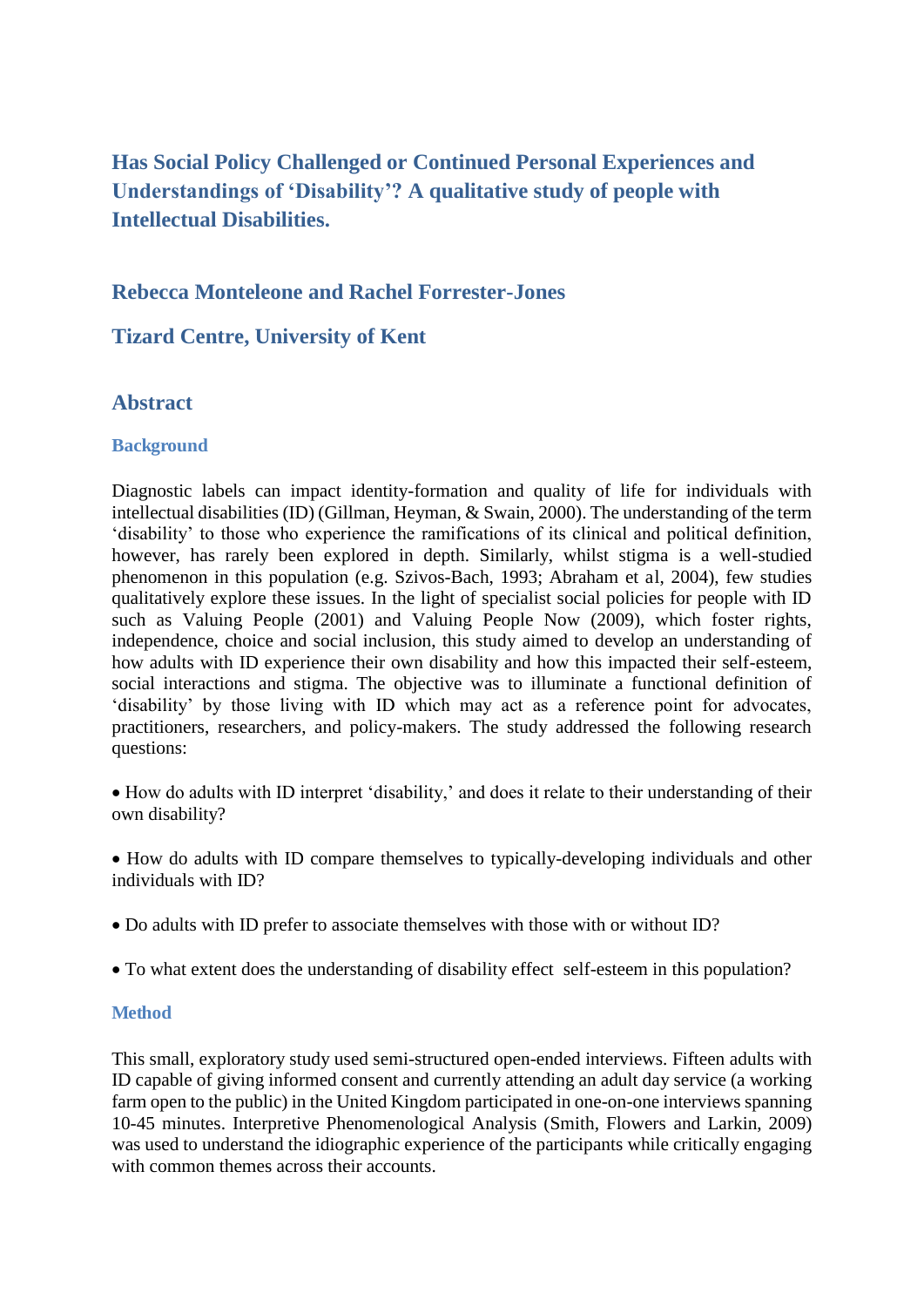#### **Results**

Three primary themes were identified following analysis of the transcripts. The first of these addresses the way in which participants conceptualised how to behave, namely by seeking "normal" appearances and comparing themselves favourably against peers with ID. Secondly, participants seemed to develop their own understanding of disability based on a series of intrinsic factors—such as actual cognitive or physical impairment—and extrinsic pressures. Finally, the sample displayed limited, partial, or incorrect understandings of common disability terminology as well as discomfort with the entire line of enquiry.

#### **Conclusions**

The implementation of a new national minimum social care eligibility threshold this April (Care Act 2014) may mean changes to accessing social services for many individuals with ID. The impact of this regulation on identity and self-esteem presents a unique challenge during the transition period; an individual who primarily compares himself to other individuals with ID may need increased emotional support if transitioning out of ID-specific social services. Additionally, developing a better understanding of how individuals with ID conceptualise themselves and others is imperative for continuing to ensure genuine person-centred planning (DoH 2001; 2009) within a potentially new era of social care provision.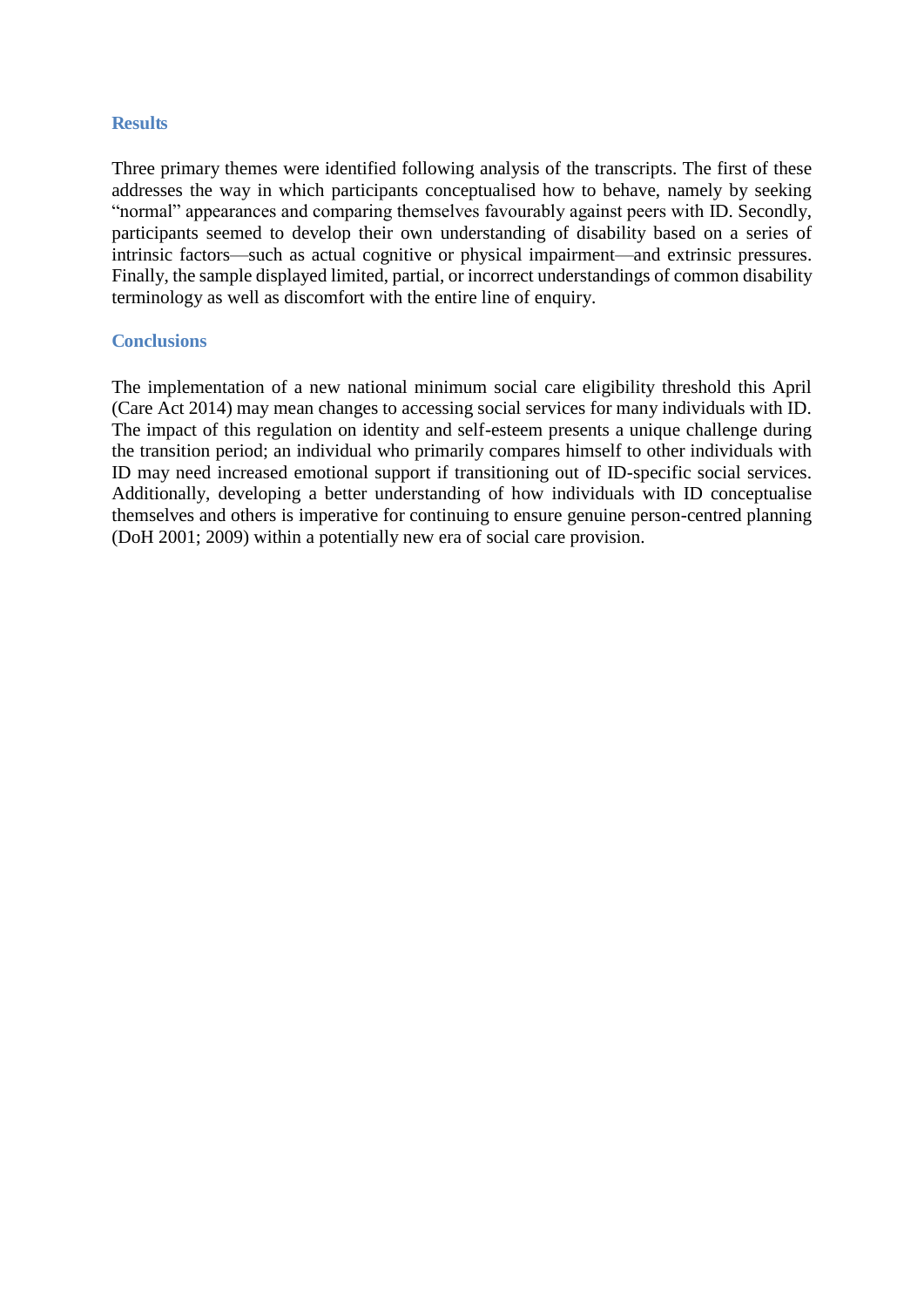# **Introduction**

Whilst any disorder may, in part, be socially constructed, (Sampson and Raudenbush, 2004) for the purposes of diagnosis and subsequent application for economic and social care, intellectual disability (ID) is commonly defined as a condition where the person has an IQ of less than 70; impaired functional abilities (e.g. difficulties with communication and/or selfcare) and where the onset of the impairment has existed before the age of 18 years (see DSM-V; ICD-10). UK prevalence rates of ID are imprecise due to the lack of a comprehensive national data set, and only include individuals known to ID services. Current estimates suggest that roughly 2% of the UK population may be described as having an ID (DoH 2001; Emerson and Hatton 2004).

#### *Policy*

UK government policy in relation to people with ID has reflected a graduated change in attitudes towards, and thinking about the type of care and support individuals with this diagnosis need. Up until the 1950s, care for people with ID was mainly provided in segregated institutions (Mansell and Ericsson 1996). A range of factors however, led to a process of transferring patients from long-stay hospitals into community settings, known as the 'deinstitutionalisation' movement. Push factors away from long-stay hospital care included: an increasing demand for ID residential places against a backdrop of overcrowded and costly ID hospitals (Report of the Royal Commission on the Law Relating to Mental Illness and Mental Deficiency, 1954-57 (1957)); post-war societal reactionism to labelling and stigmatizing people with disorders (e.g. Lemert, 1951; Becker, 1963); anti-institutionalism which viewed hospital practices as oppressive and institutionalising (Foucault, 1961; Szasz, 1961; Goffman) and a series of public scandals in institutions (see Reports of the Committees of Inquiry at: Farleigh (1971), Normansfield (1978), South Ockendon (1974)), accompanied by radical value shifts of normalisation and social role valorisation (SRV) (Nirje, 1969; Wolfensberger, 1985) as well as studies advocating non-restrictive forms of care (e.g. King, Raynes and Tizard 1971).

The 1971 White Paper Better Services for the Mentally Handicapped was followed by a series of initiatives including transferring funds from the Health Service to local government; and 'Care in the Community' centrally funded demonstration projects. The 1990 Health and Community Care Act led to the mass closure of hospitals, and a mixed-economy, (though one which is now arguably mainly privatised), care provision in the community currently exists. The White Paper Valuing People (2001) advocated that whilst people with ID were physically living in community settings, more needed to be done to support and facilitate opportunities for legal and civil rights, independence, choice and inclusion (p23-24). Legislation including the Sex Discrimination Act 1975; Disability Discrimination Act 1995; Human Rights Act 1998; Race Relations (Amendment) Act 2000 legally protect individuals including those with ID from being socially excluded. Most recently, the Mental Capacity Act 2005 set out provisions to support the presumption of individual decision making for people with ID whilst the Care Act 2014 places a duty on councils to promote self-advocacy and provide independent advocacy (IA) for those who have difficulties or are unable to be involved in the 'process of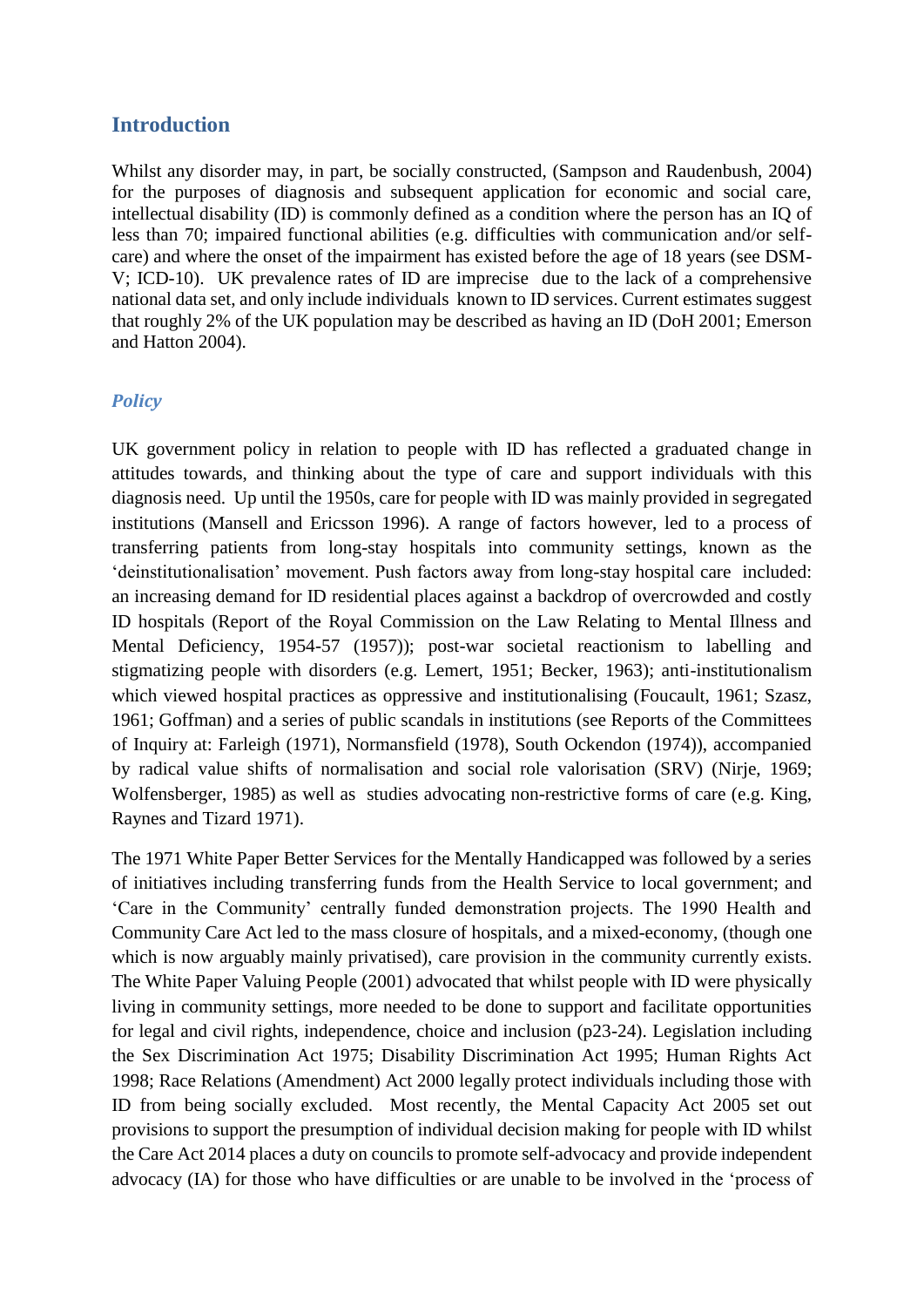care'. It is argued that IA will maximise individual's involvement in decisions about their lives by helping them to express their needs and wishes, secure their rights and represent their interests as well as obtain the care and support they need, thereby promoting 'social inclusion, equality and social justice'. By placing the individual at the heart of the care process, this further acknowledges their personhood and identity (see Care Act 2014 s1 paras 1-3).

## *Identity, self-esteem and stigma*

Although academic work since the early 1960s has suggested that 'understanding, motivation and self-control" is developed through having "a psychologically healthy self-image" or 'identity' (see Goffman's seminal work Stigma (1963)), socially disenfranchised groups such as those with ID can experience exclusion from the dominant culture which often leads to the creation of a distinctly separate identity, favouring characteristics not readily accepted by the prevailing culture. Acceptance and understanding of membership to the social category of people with ID is regarded as a necessary component to "enable realistic self-appraisal" and to develop relevant and effective coping mechanisms when interacting with a world that socially devalues disability (Szivos and Griffiths, 1990). Yet, whilst professionals, policy makers, and researchers agree that the definitions used to categorise adults with ID have important and farflung implications, very little research exists which has sought to understand the meaning of both the terminology of 'disability', and the embodied experience of it (Schalock and Luckasson, 2013) from the viewpoint of the individuals with ID themselves.

There is evidence however, that people with ID, regardless of their awareness of their own disability status, experience stigma, or social treatment based on an "attribute, behaviour, or reputation that is socially discrediting" (Brownet al., 2003; Craig et al., 2002; Goffman, 1963). Stigmatisation can include overt negative categorising and behaviour such as labelling, verbal abuse and rejection as well as more subtle social exclusive behaviour such as compulsory sterilisation, and restricted freedoms and opportunities (Jahoda et al., 2010; Szivos and Griffiths, 1990). A lack of coherent understanding of why one occupies a socially devalued role, can result in "uncertainty, anxiety, and insecurity" (Szivos-Bach 1993) leading to secondary outcomes such as poor self-image, low confidence, poor social development and relationships, difficulties in or gaining employment, self- or societally-imposed restrictions, (Jahoda and Markova, 2004), and a lack of social support, and/or sense of belonging (Forrester-Jones et a.,l 2006).

Edgerton (1967) argued that people with ID engage in strategies to appear to 'belong' to a more socially valued group including "passing" as 'neurotypical' but with often poor psychosocial outcomes. More recently, Craig *et al.,* (2002) conducted a focus group of six adults with ID in adult day services, and found that they often expressed great discomfort in identifying with disability, or rationalised their inclusion in disability services in some way that suggested that they did not possess an ID. The choice to accept membership in the sociallystigmatised group of individuals with ID may occur on a conscious or subconscious level, be informed by conscious awareness of stigmatisation or interpretations of experiences that occur at a subliminal level, and may be verbalised or remain unarticulated.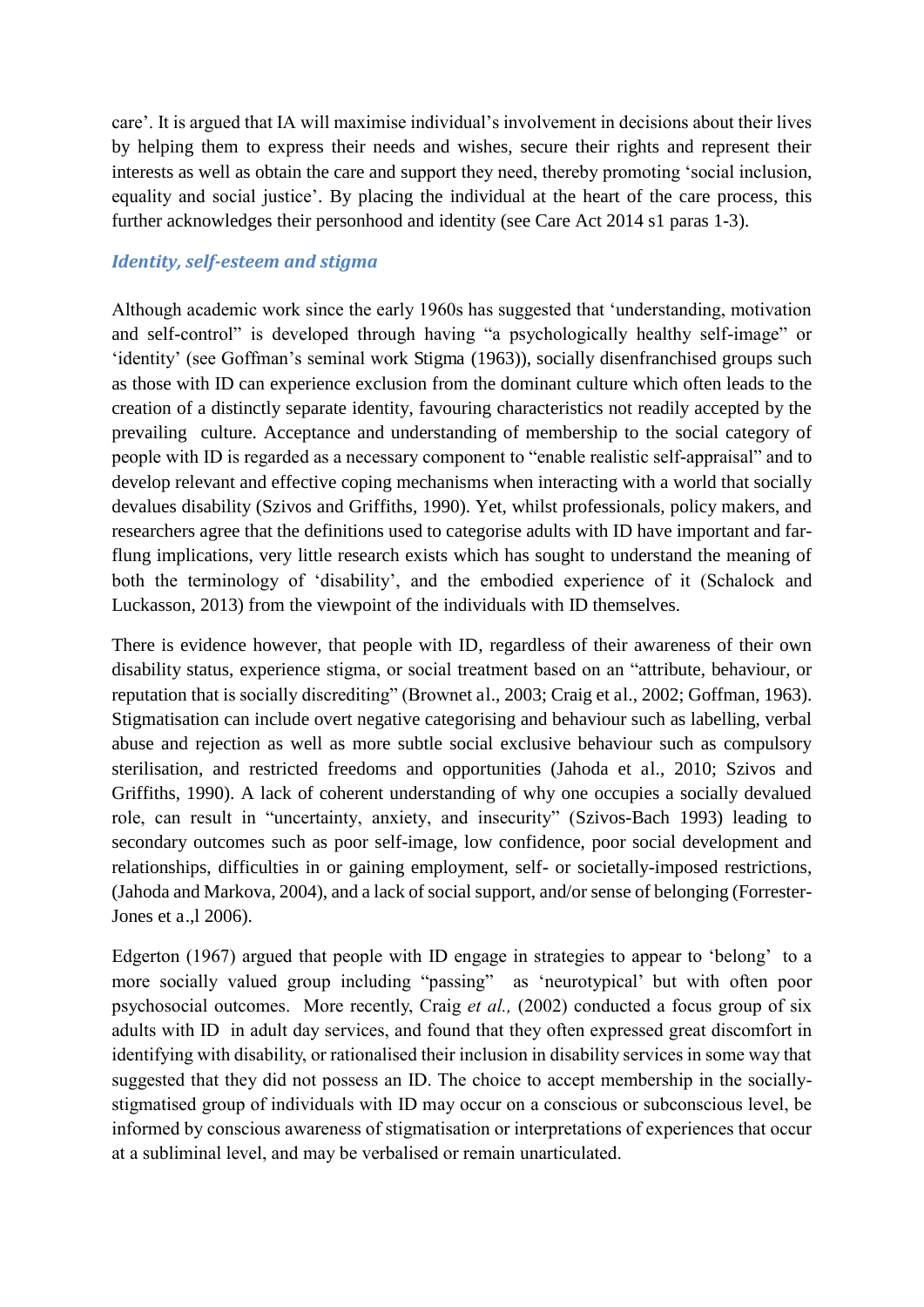Jahoda *et al*., (1988), found that the majority of their sample of people with ID recognised their disability as a fundamental fact, but rejected a stigmatised status. Davies and Jenkin (1997) however, in their 3 year longitudinal study found that the knowledge base of 'disability' and the application of disability to 60 young adults aged 18 to 26 years was relatively infrequent. Todd (2000) also found that adolescents with severe ID were generally unaware of their stigmatised and potentially limiting status, despite the acquisition of that status occurring at birth. When interviewed, the majority of the sample did not acknowledge disability, and seemed to envision a future very similar to that of typically-developing teens. Similarly, Cunningham and Glenn (2004), found through a series of semi-structured interviews with young people diagnosed with Down Syndrome and their parents, that recognition of one's status as a person with ID occurred infrequently, with awareness and verbal expression of experience of stigma even less likely to occur.

Alternatively, Crocker and Major's (1989) theory of self-protective properties of stigma suggests that, identifying with a socially stigmatised group can shield an individual from experiencing the poor psychosocial outcomes related to stigmatisation through lateral comparisons and the shift of values toward those more prevalent within the 'in-group'. Branscombe, Schmitt, and Harvey (1999) further suggest that past experience of discrimination from an 'outside-group' increases one's identification with a stigmatised group, increases cohesion, and serves to protect well-being through insulation. However, Festinger's (1954) social comparison theory suggests that upward comparisons(that is, appraisals of oneself in contrast to an individual deemed more competent) lead to greater dissatisfaction overall although Finlay and Lyons (2000) argue that upward comparisons rarely occur. Wills (1981) argues that 'downward social comparisons' or judgements made against a person or category of people who are deemed less competent or socially valued in order to improve subjective well-being also serves the same end of protecting self-esteem of the 'with-out' group.

 Nevertheless, Zetlin and Turner (1985) argue that the implicit rejection of one's peer group by non-acknowledgement of similarities is likely to produce poor social outcomes such as fewer relationships and social seclusion, leading to isolation stemming from a systematic rejection *of* peers with disabilities coinciding with a rejection *by* typically-developing peers.

Todd and Shearn (1997) caution against the dangers of a partial or incorrectly-defined disability identity, stating that if people with ID are "*unaware that the world they operate in rejects and discriminates against them, [they] are unable to present a challenge to that world*." (ibid p.362). Albeit, service user self-advocacy and involvement in provision and planning of services cannot be executed effectively if the terminology being used is inaccessible to them, nor if the service users are unaware of common barriers to full inclusion and access. Therefore, it is imperative to develop a more comprehensive understanding of how individuals view themselves, disability, and other people in order to see the strengths and weaknesses of selfadvocacy promotion and person-centred action, identify areas of concerns regarding social relationships, and ensure better, more accessible delivery of information and services.

 A systematic review (Ali*et al*., 2012) identified seventeen studies worldwide examining stigma experienced by individuals with ID . Eight of these studies were quantitative, six were qualitative, and three utilised mixed-methods. Of the mixed-methods and qualitative studies,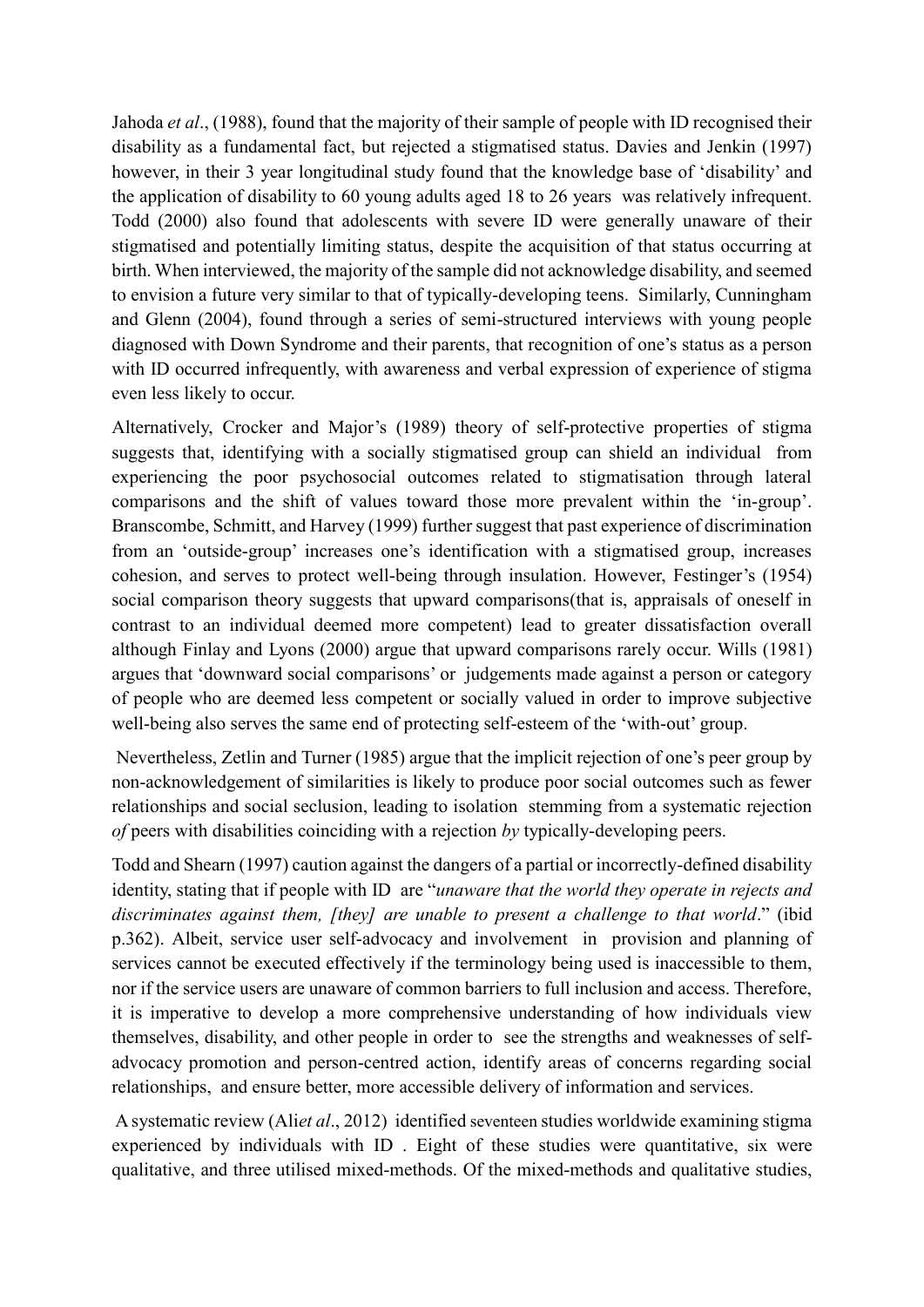only five used adult participants, with two of these including adolescents in addition. At least one of the studies (Finlay and Lyons, 2000) addressed social comparisons. Some studies suggested that many of the participants were aware of their disability and stigmatised status and felt the negative ramifications associated with it (e.g. Li, 2004; Jahoda and Markova, 2004) while others argued that there was very little understanding of either (e.g. Cunnigham and Glenn, 2004; Todd, 2000). Within this small body of work then, there is no clear consensus on how adults with ID understand disability and stigma. despite this area being identified as important (Schalock and Luckasson, 2013).

# *Aims and objectives*

The aim of the study was to develop an understanding of how adults with ID experience their own disability, and whether their experience impacts on their own notions of stigma, selfesteem and social interactions. The objective was to illuminate a functional definition of 'disability' for those living with ID , which could act as a reference point for advocates, practitioners, researchers, and policy-makers. Four research questions guided the study:

- How do adults with ID compare themselves to typically-developing individuals and to others with ID ?
- How do adults with ID interpret 'intellectual/learning' disability and does that abstract definition align with their understanding of their own disability?
- Who do adults with ID prefer to associate with, those with or without ID?
- To what extent does the understanding of one's disability effect self-esteem?

# **Method**

# *Design*

In order to delineate the 'emic' or 'insider' understandings of 'disability', a small, in-depth, exploratory study design, using qualitative methods was used.

# *Sample*

The small sample size (n=15) was purposively chosen to includeadults with ID who were capable of granting informed consent and currently participating in an adult day service designed to be socially inclusive. With the exception of one who approached the researcher independently, all were recruited only after referral by the site manager and senior staff. Of 17 individuals who were approached to participate, two declined.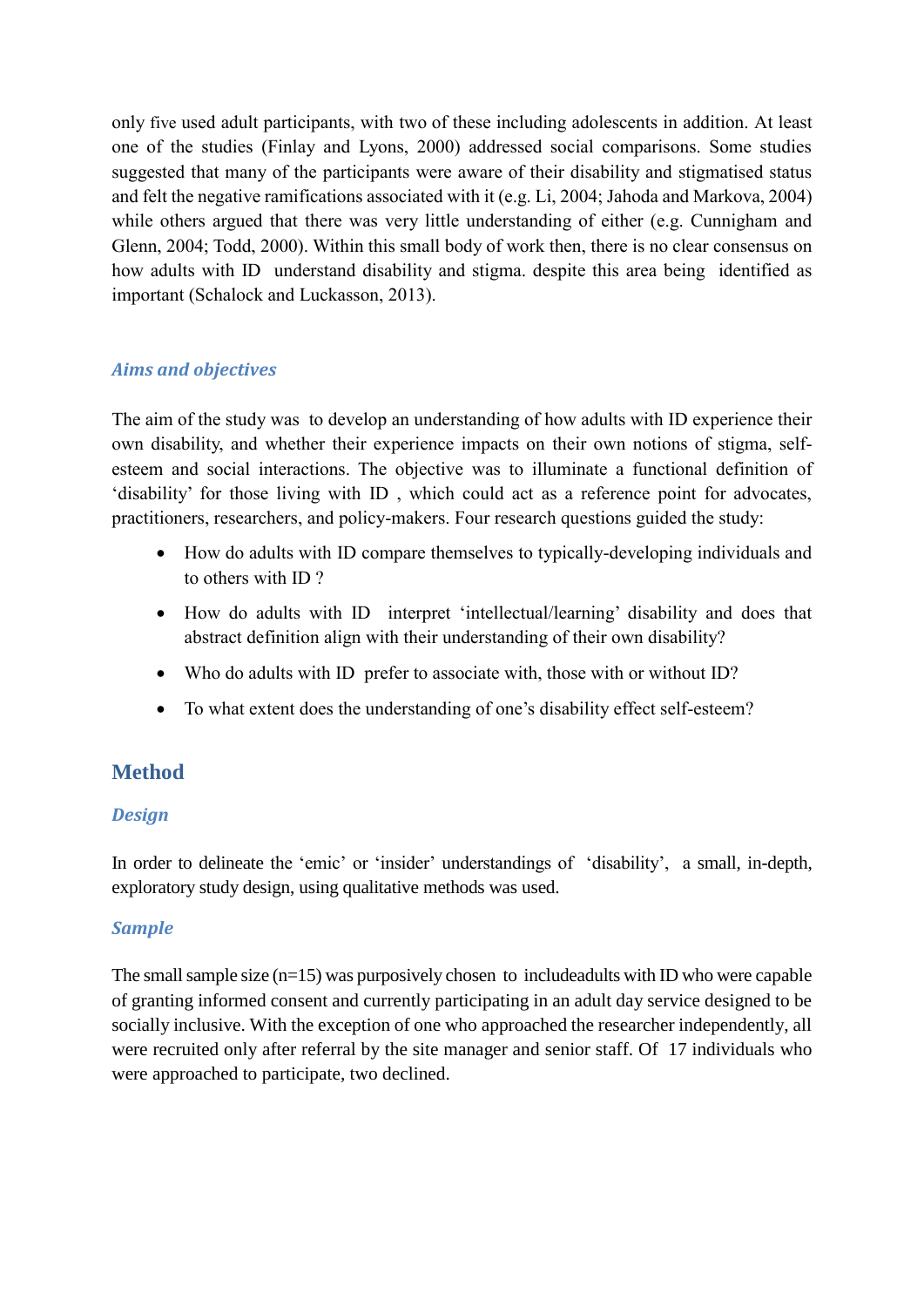### *Location*

The study setting was a working farm open to the public on weekdays, which by its nature, provided many opportunities for attendees with ID to interact with visitors without ID. The setting choice was also born out of convenience since the second author had recently completed a broader evaluation of adult social care day services in the county and the issue of individual's notions of disability had emerged as an unsolicited theme. This led to the opportunity to conduct a more detailed study of the theme of disability as an abstract concept and how it related to experiences of individuals with ID, and was welcomed by those commissioning and delivering the day activities/opportunities

#### **Measure**

An open-ended semi-structured interview schedule was developed from previous relevant literature and scales concerning stigma and identity, and self-esteem including Rosenberg's Self-Esteem Scale (1965) that addressed the four primary research questions including how participants viewed and interpreted their own disability status.

#### **Analysis**

Interpretive Phenomenological Analysis (IPA) was chosen as the best way of gaining an understanding of participants' thoughts, ideas, and experiences of social constructions of disability and stigma, as well as their reactions to and/or interpretations of those experiences (Smith, Flower and Larkin, 2009). An inductive process; IPA seeks to produce themes from the data rather than confirming or disproving a preconceived theory. A handful of studies regarding membership to self-advocacy groups and acceptance of ID have used IPA (e.g. Rosetti and Henderson, 2013), but these studies remain rare and do not directly address stigma or knowledge of ID terminology.

The raw data was transcribed verbatim by the lead researcher. Next, both authors read through the transcripts several times and the data was independently coded and categorised. As IPA is an iterative process, each emergent category led to a review of all transcripts.The authors then compared codes, categories and emerging sub-themes to ensure inter-thematic reliability. There was a 58% agreement (22 of 38 initial codes) between the researchers. Elongated discussions of these codes and categories followed until saturation, yielding three final themes and nine subthemes with sixteen categories.

#### **Ethics**

The study gained ethical clearance from the University of Kent Ethics Committee (November 2014). Informed consent, voluntariness, confidentiality and the sensitive nature of the questions around stigma and identity (which might evoke sensitivities and emotions) were the ethical issues of particular relevance to the study and sample. One month prior to beginning interviews, an accessible words and symbols information sheet, designed following guidelines for Easy Read formatting (Turnpenny and Richardson, 2013) was provided to the site manager to share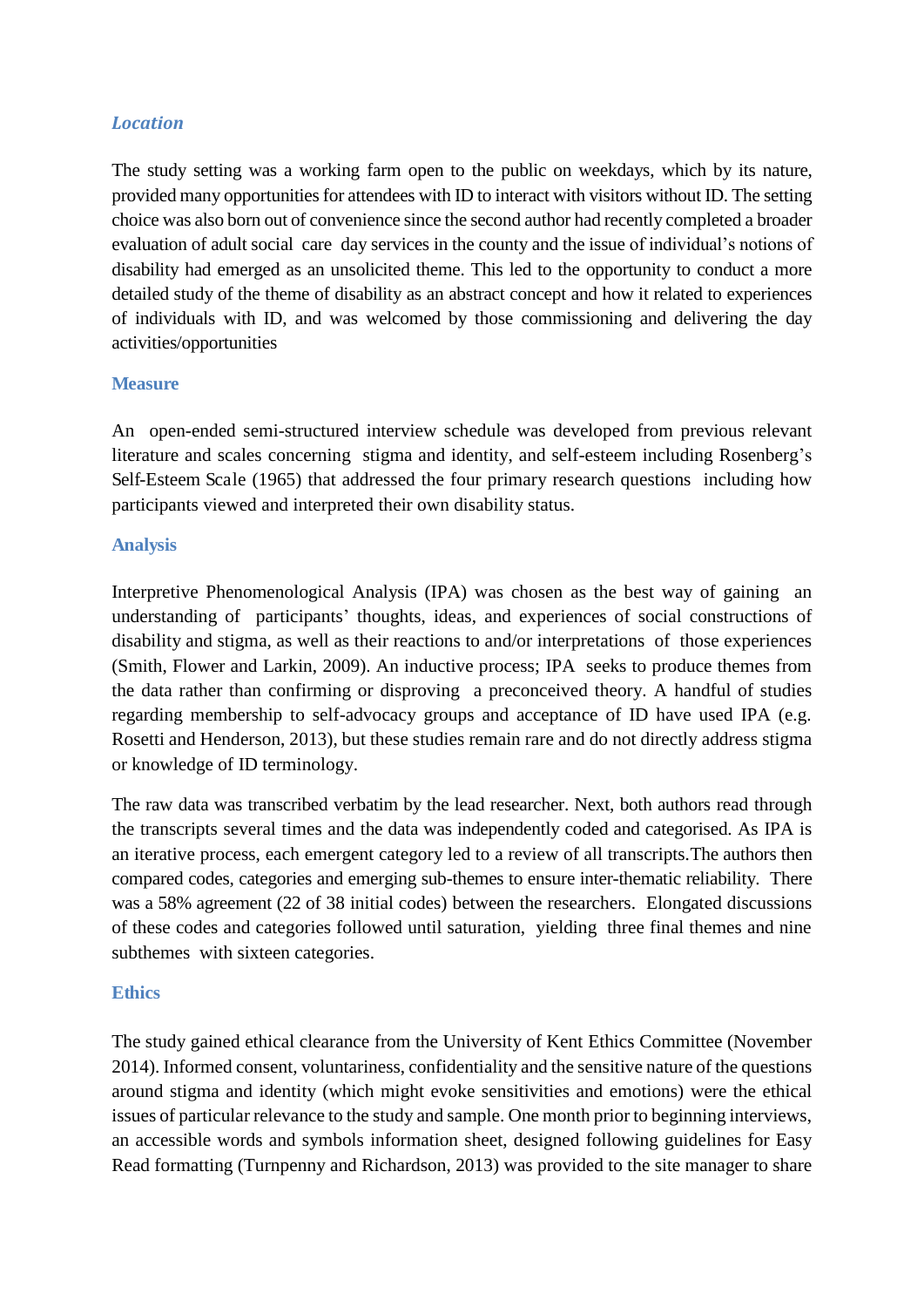with potential participants. It is not known to what extent this information was made available, although awareness of the project appeared low upon arrival. Therefore, the interviewer verbally explained the nature and details of the project including confidentiality and anonymity (particularly important here due to the small sample size) to each individual in turn before asking them to participate and sign a consent form. Perry (2004) posits that sole interviews with people with ID may fail to safeguard their interests due to the distribution of authority between researcher and participant. This was resolved in part, by the interviewer socially interacting with participants (approximately 10-15 minutes) prior to collecting data in addition to meeting all of the attendees and introducing herself on a prior occasion for a day a month before data collection which, it is argued is imperative to collecting rich, meaningful data (Cambridge and Forrester-Jones 2003). In the event that participants became distressed when discussing what it meant to have a disability, they were either directed toward trusted staff members, or the interview was halted until/if the interviewee wished to resume. All participants were also given the option to remove sensitive material from the interview at any point in time; one participant choosing to remove several lines of the transcript following their interview.

All interviews were conducted on site in a relaxed environment identified by the participants themselves and interviews were purposefully informal, following Prosser and Bromely's (1998) guidelines to encourage all answers and put interviewees at ease by retaining a casual atmosphere. Interviews lasted between 10 minutes and an hour, incorporating breaks as requested or needed. All interviews were recorded rather than annotated in an effort to allow the data collection to be more conversational rather than interrogative. The semi-structured nature of the interview schedule addressed some of the difficulties associated with interviewing individuals with ID such as acquiescence, inconsistency, and low responsiveness by allowing flexibility and reiteration (Stalker, Gilliard, and Downs, 1999; Sigstad, 2014, Heal and Sigelman, 1995).

#### **Results**

#### **Sample Characteristics**

Fifteen individuals agreed to participate in the research. Over half (66% n=10) were males whilst 33% (n=5) were females. The average age of participants was 35 years (with a range from 19yrs to 63yrs) The majority of participants (87%, n=13) identified themselves as White British, with the remaining two identifying as Irish-Nigerian and Zimbabwean. Just over half of the participants (53%) lived with family members, 3 (20%) lived in community homes (with support from paid staff), 2 (13%) lived alone (1 lived in sheltered housing), 1 lived with a flatmate, and 1 lived with their spouse.

Three primary themes, all evident in at least thirteen of the fifteen transcripts were delineated. Because this study was not quantitative, no restriction was put on how often a theme or subtheme must occur to be included. Rather, themes, sub-themes, and categories were chosen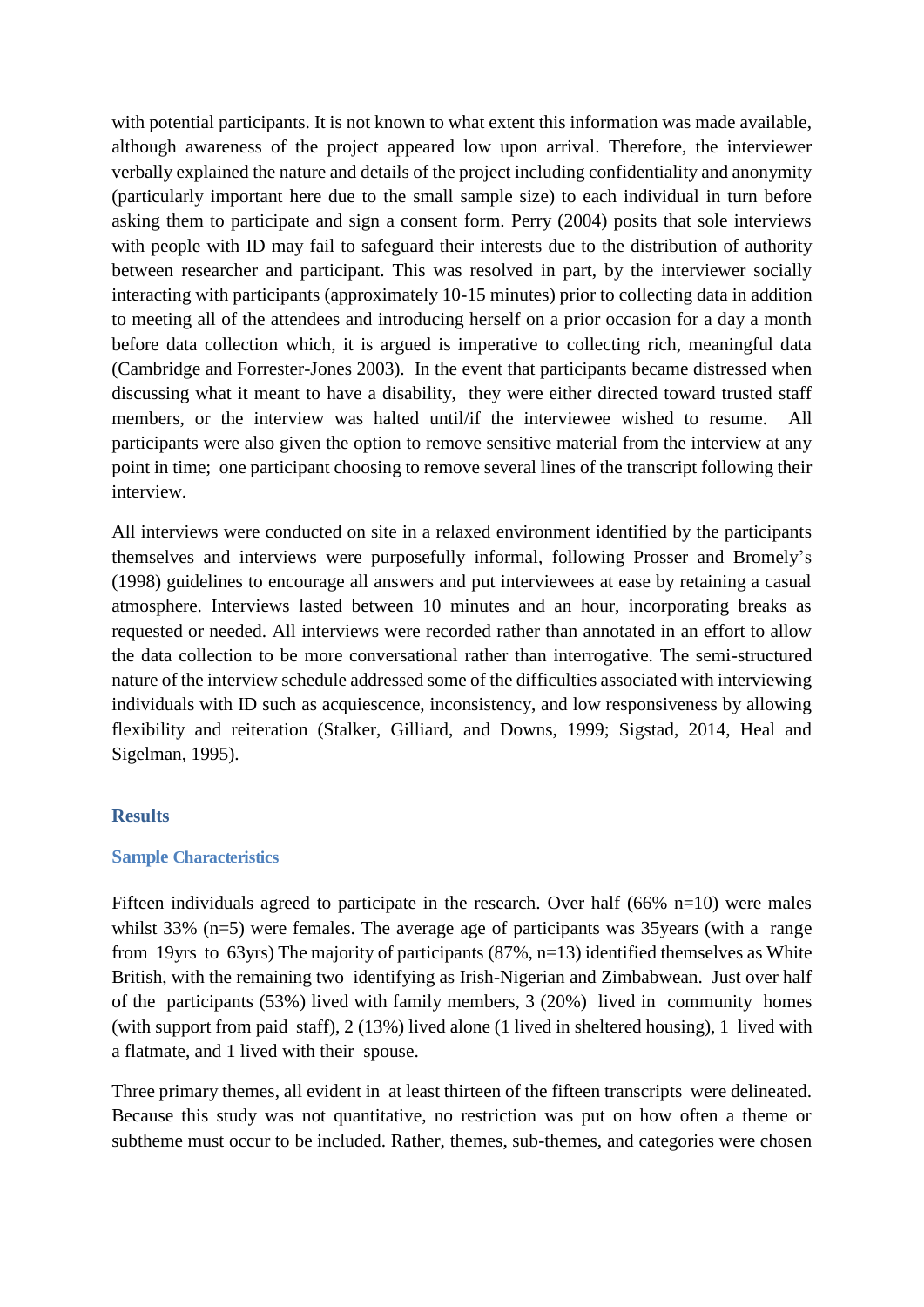for their idiographic nature and sought to capture the full range of interpretations and experiences of all participants (see Table 1).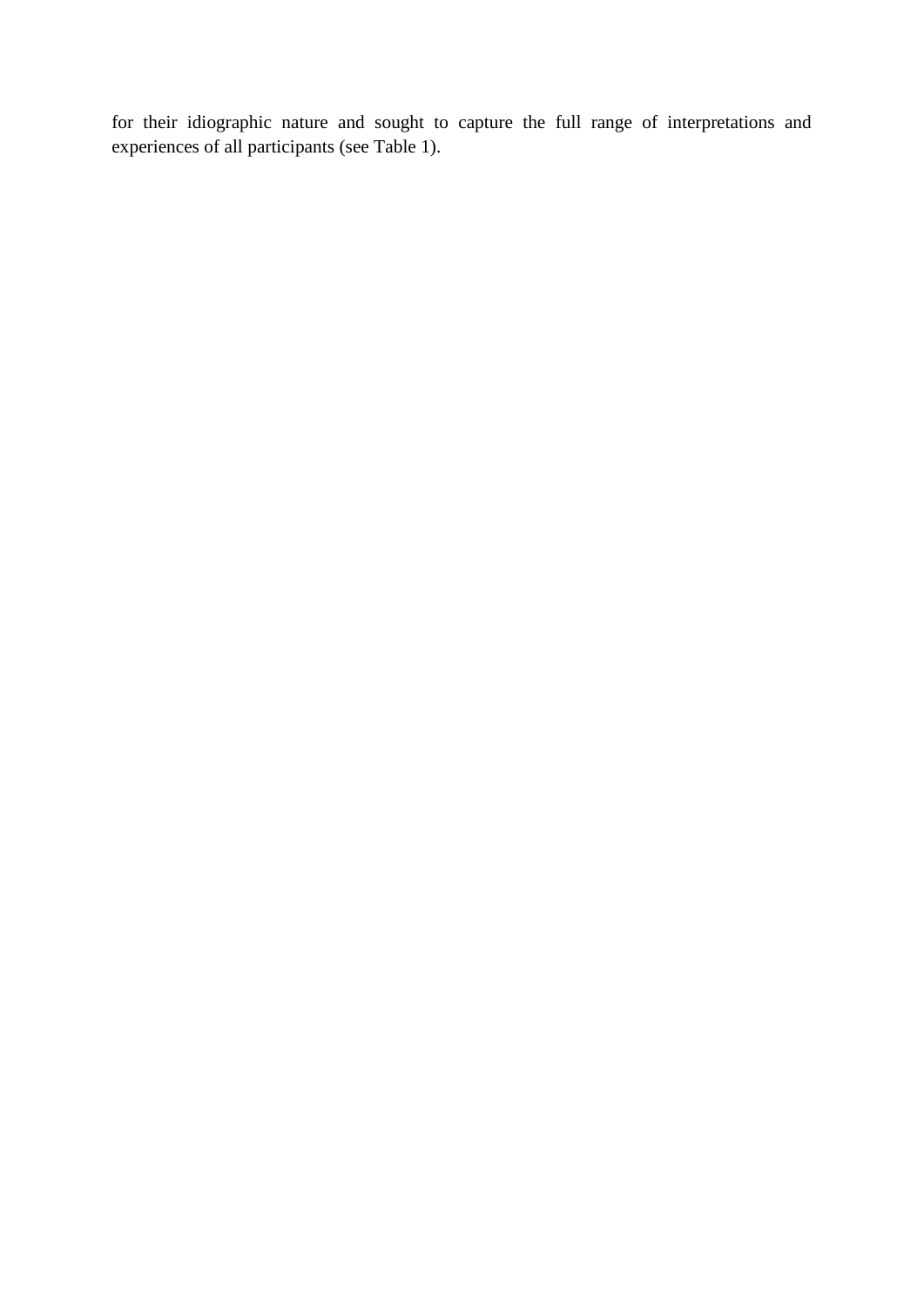# Table 1.

## **Summary of Themes**

| <b>Themes</b>                                                                                     | <b>Subthemes</b>                            | <b>Categories</b>                 |
|---------------------------------------------------------------------------------------------------|---------------------------------------------|-----------------------------------|
| How to Be $(14)$                                                                                  | Behaving "normally" (14)                    | Motivated by Being Good (11)      |
|                                                                                                   |                                             | Behaviour Signals Difference (8)  |
|                                                                                                   | Generic Expectations and Identifiers (14)   | Self-defined by Interests (10)    |
|                                                                                                   |                                             | Job Site as Part of Identity (11) |
|                                                                                                   |                                             | Future Expectations Typical (10)  |
|                                                                                                   | Downward Social Comparisons (13)            | Self-esteem Linked to Status (9)  |
|                                                                                                   |                                             | Labelling Others (9)              |
|                                                                                                   |                                             | Distinct from Others (10)         |
| <b>Self-defined Notions of Disability (14)</b>                                                    | Tangible Manifestations or Experiences (13) | Receiving Help or Support (9)     |
|                                                                                                   |                                             | Physical Indicators (7)           |
|                                                                                                   |                                             | Literacy/Communication (8)        |
|                                                                                                   | Pejorative Notions of Self (6)              | Unfairness Living with ID (6)     |
|                                                                                                   |                                             | Self-blame or Degradation (3)     |
|                                                                                                   | Judgement of Others (8)                     | Bullying (4)                      |
|                                                                                                   |                                             | Undesirable Characteristics (7)   |
|                                                                                                   |                                             | Job Site Association (6)          |
| <b>Confused Terminology</b> (14)                                                                  | Limited Familiarity (10)                    |                                   |
|                                                                                                   | Unable to Articulate Meaning (11)           |                                   |
|                                                                                                   | Discomfort Despite Inarticulation (9)       |                                   |
| NB. Numbers in parentheses represent the number of participants who referenced the theme/category |                                             |                                   |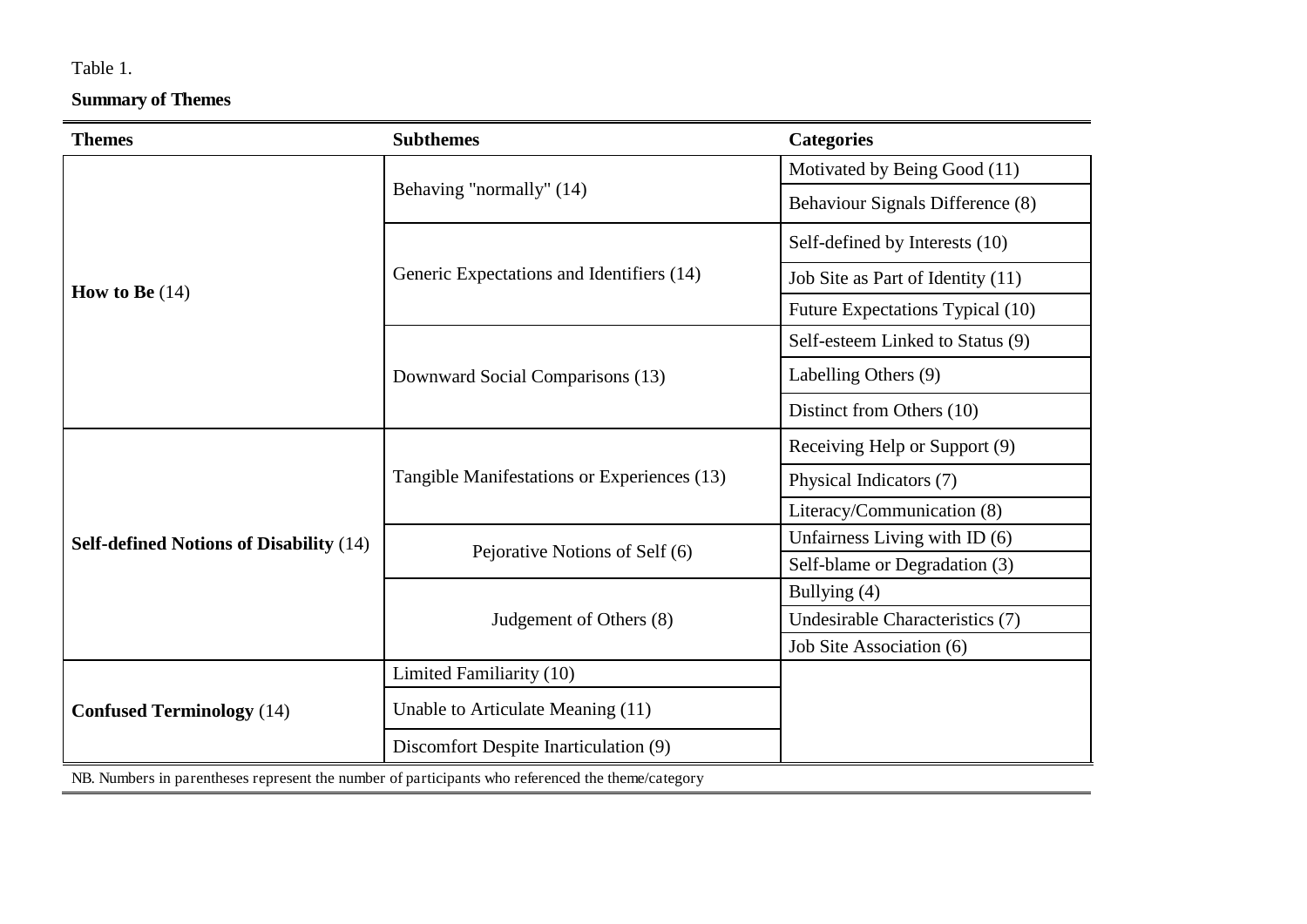#### **Theme 1: How to Be:** *"As that's what peoples do."* **[P.10, L. 99-100]**

Participants expressed a need to behave in a certain, societally-acceptable way that included behaviour and appearance, and tended to compare themselves favourably against their peers with ID.

**Subtheme A: The Need to Behave Normally.** 

#### *Participant 02: I'm not naughty on the [job site], I'm not. [P.02, L.99]*

The first subtheme dealt with expectations relating to behaviour. Participant 2, in the above quote, had been asked what other people (a category that was left ambiguous intentionally) did better than they? The response avoided addressing shortcomings, and displayed a simplistic understanding of good and bad, as well as a firm ideation of what is appropriate work behaviour. Further examples of this desire to abide by certain cultural norms were broken into two categories: motivated by being "good" or not being "bad," with poor behaviour as a signal of difference or disability.

**Motivation derived f***rom being "good" or not being "bad."*

*Interviewer: Are you proud of yourself? Participant 08: Yeah [Laughs]. Interviewer:Yeah? What makes you proud of yourself? Participant 08: Good. Tidy.* [P.08, L. 51-54]

The desire to be perceived as nice, clean, or quiet was a theme that appeared in eleven of the fifteen transcripts. Participants, most often when asked if they were proud of themselves or if they possessed skills and abilities greater than anyone else, would respond that their helpfulness and cleanliness where major points of pride.

#### **Behaviour signalling difference or disability**

In contrast to non-disruptive behaviour as a source of pride, participants reported that "silly" or attention-grabbing behaviour to be a signal that someone was different, and often that the person in question possessed a difficulty or disability. Participant four provided an excellent example of this type of response:

*Participant 4: I don't even understand what I'm doing sometimes. Ah! That is a learning difficulties. What I was telling you! Interviewer: Can you say it one more time? What's a learning difficulty?*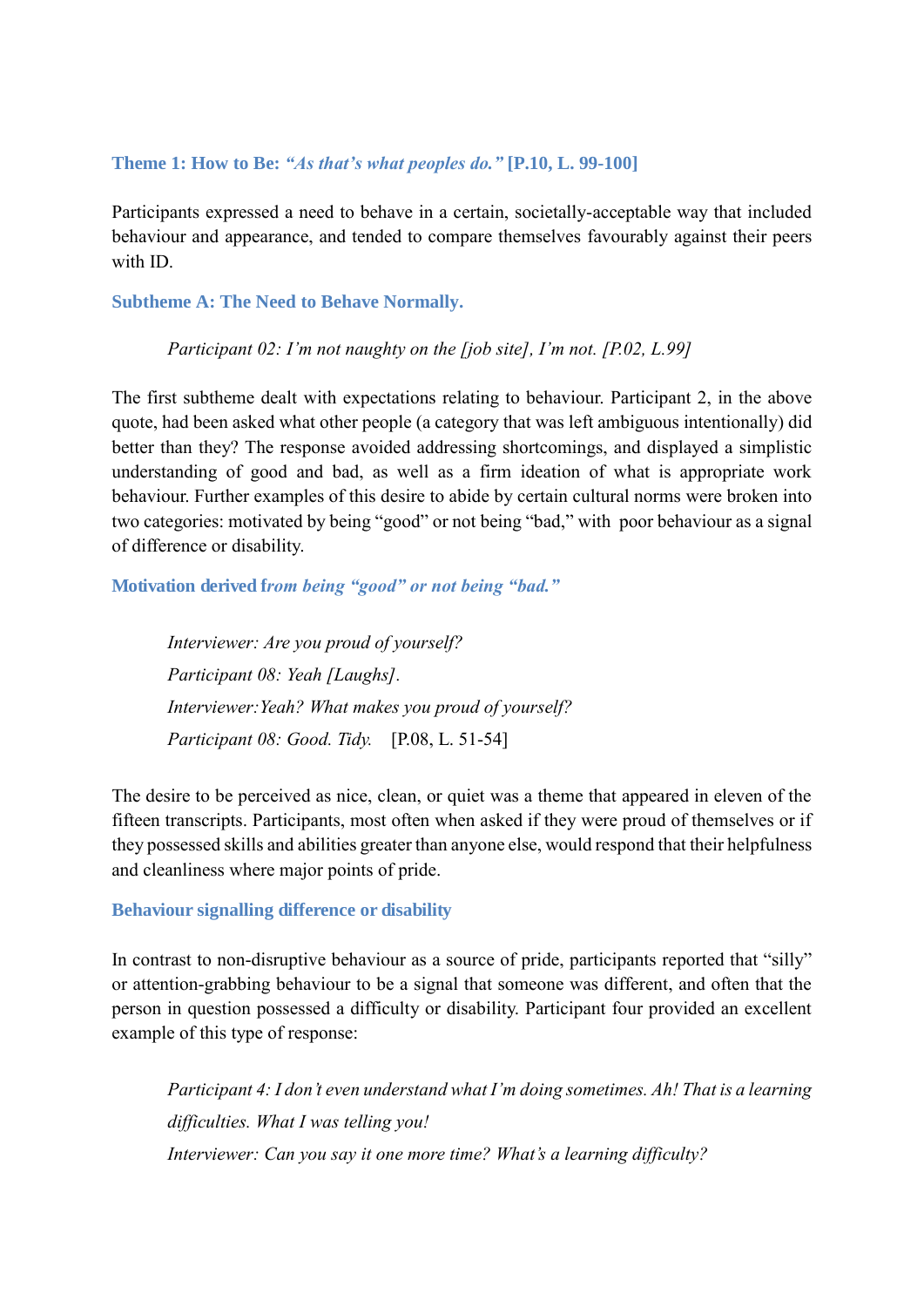*Participant 4: What I just said! Yeah. Because sometimes I don't listen to anyone. And that's my problem. I love to play up. And push 'em. I want to push 'em too far. Yeah…I can't do that. And that's learning difficulties.* [P.04, L. 252-257, 259]

Non-adherence to cultural mores, which most often included behaviours such as fighting, losing one's temper, not following directions, and poor hygiene were often used to exemplify individuals whose behaviour signalled difficulties. Similarly, these were markers used to gauge if someone had an ID, thereby establishing a link between cultural devaluation of disability and other undesirable characteristics.

#### **Subtheme B: Generic Expectations and Identifiers**

*Participant 15: I'm hoping to get a house, like to get a house of my own one day. Not sure when exactly, but it will take a while to start planning.* [P.15, L. 670-671]

The majority of the participants did not consider disability to be a factor when identifying themselves nor their future expectations. In fact, as exemplified in the categories below, individuals largely recognised their occupation on the job site and their leisure-time activities as their primary identifiers. When considering future plans, participants often indicated nonspecific goals that would be expected from a typically-developing adolescent, such as marriage (regardless of current relationship status) and paid work.

#### **Self-defined by interests**

*Interviewer: Great. So tell me about yourself. Your life, and your personality, and anything else you can think of. Participant 5: I like watching TV. I like Strictly Come Dancing, EastEnders, um, The X-Factor. I like food. Pizza, chips, burgers. I still like Chinese. I like chicken curry. It's nice…uh. I like Christmas*. [P.05, L. 13-17, 20]

When asked to describe their personalities or their lifestyles, the majority of participants, (ten of fifteen) used leisure-time preferences as their primary identifier. Moreover, it was often not what participants *did* during that time that gained the status of identifier, but rather what they *consumed.* As shown above, participant five considers their favourite foods and television programs as facets of their personality, suggesting a lack (or perhaps a lack of opportunity for) introspection.

#### **Job site as part of identity**

Many participants often considered their experiences on the job site as an important identifier when communicating who they see themselves as. It seems that productive work, regardless of it is paid employment or service provision, is as important a defining characteristic for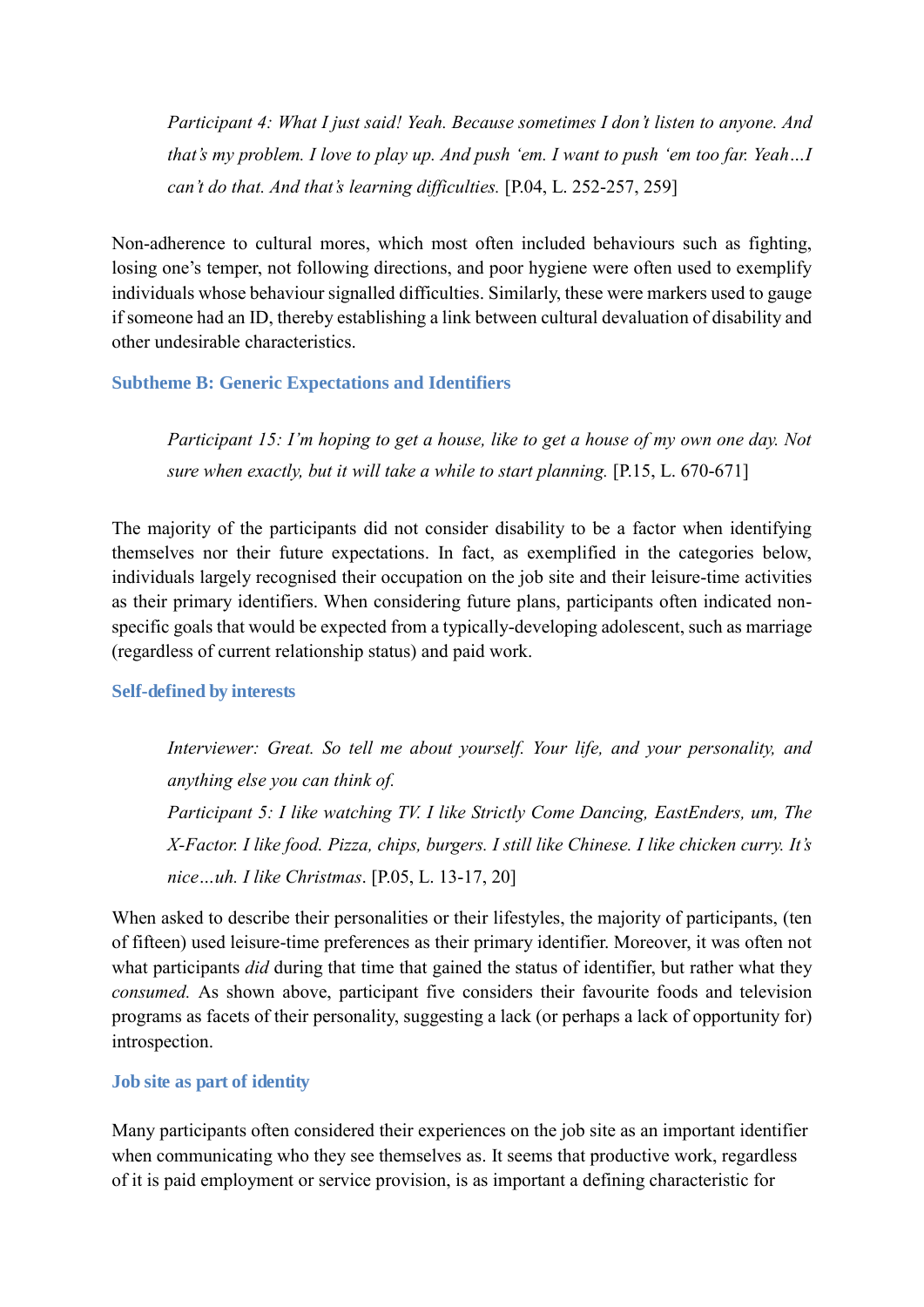these respondents with intellectual disability as it is for typically-developing individuals.

*Interviewer: Okay. Can you tell me a little bit about yourself, what you like to do? Participant 14: I like w-w-working farm. Interviewer: Why do you like working on the farm? Participant 14: It'snice.* [P.14, L. 20-24]

**Non-specific and typical future expectations** 

*Interviewer: What are your future plans? Participant 10: Well, I want to go get a, um, a job. Interviewer: A job? What kind of job? Participant 10: A better job that I can work with, and get a lot of money* [P.10, L. 333-337]

Lines of inquiry regarding the future yielded very similar results across the majority of participants. Either they were unsure or uninterested, as Participant 1 was when they fully acknowledged that they "*didn't thought about that*," or future goals were the vague expectations of an adolescent such as getting married, owning a home, or simply being "happy and healthy" [P.01, L. 212; P.03, L.164]. When probed about the feasibility of these plans, or even details into the process of achieving them, many of the respondents were unable to further examine their answers.

**Subtheme C: Social Comparisons** 

*Participant 6: I work hard better.* [P.06, L. 86]

As understood in the current literature, downward social comparisons are made against an individual or group deemed less socially competent as a way to increase subjective well-being (Wills, 1981). There was significant evidence of this phenomenon occurring in respondents' interpretations of self and others such as the above quote. Additionally, respondents reported several other complimentary thought processes, such as labelling others as having a disability, categorising oneself as distinct from peers with ID , and using one's perceived status among peers as a means of bolstering self-esteem.

**Distinct from others with intellectual disabilities** 

*Participant 2: [Long pause]. Hm. I think. [Pause]. I'm a good boy on the job site. Everyone else is very silly.* [P.02, L. 112-113]

The type of sweeping generalisation made above, which clearly distinguishes the respondent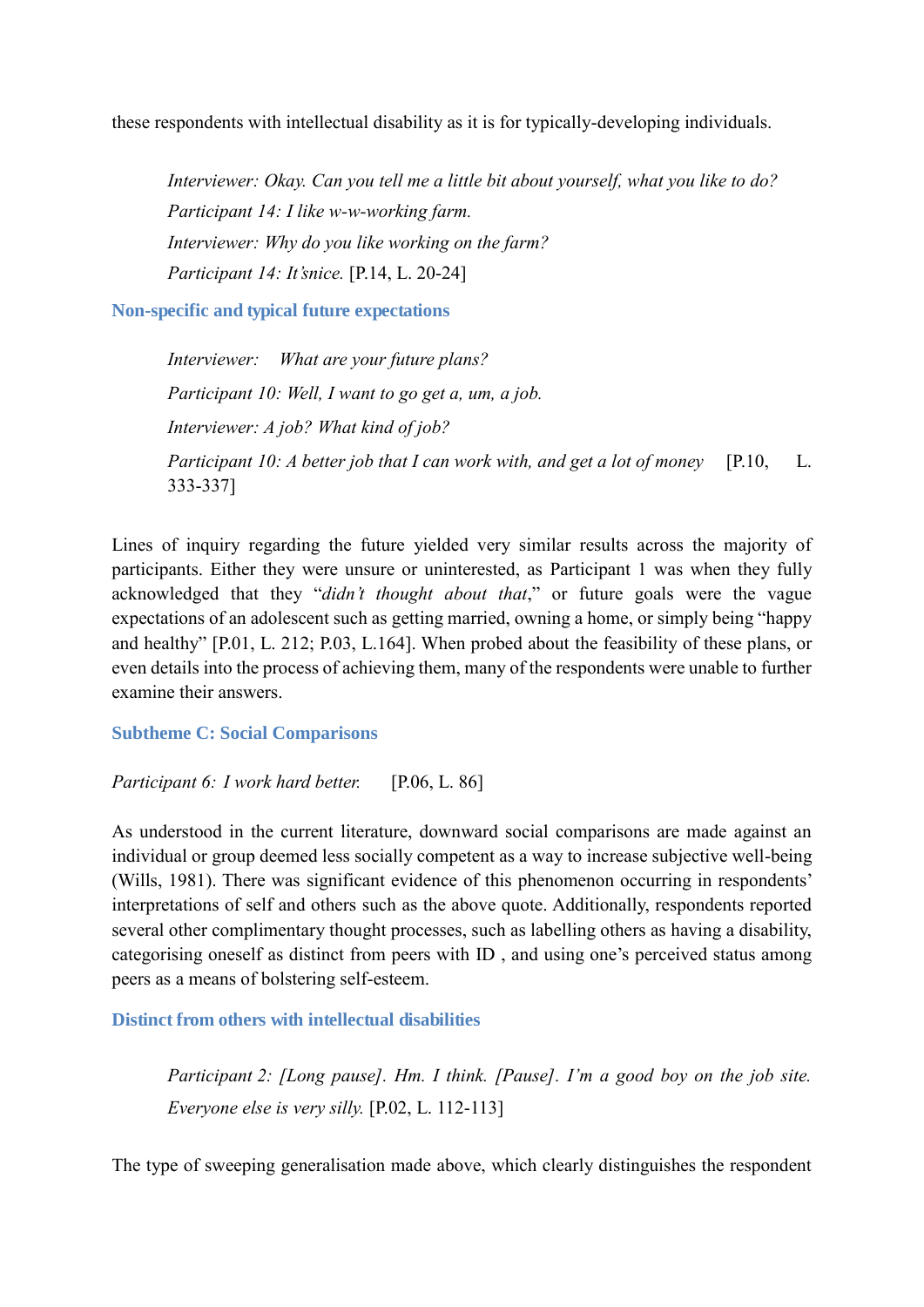from peers with ID working alongside them on the job site, was found in two-thirds of the transcripts analysed. Interestingly, this kind of broad judgement only occurred when respondents compared themselves to other service users on the job site, as opposed to the general population.

#### **Labelling others as having a disability**

A common occurrence throughout the interview process was the tendency to label others as having a disability, regardless of ability to articulate what that disability might be. Additionally, participants tended to not be able to explain how they were aware of others' disabilities, nor when they discovered them. When asked how to identify someone with a disability, Participant 11 explained:

*Participant 11:Um, I wouldn't normally know, and, without getting used to them first. And then you do know that obviously they've got something strange about them, but gradually you know why. You don't know, when you meet someone new, you don't always know immediately. They're just a normal person—'cause I've met people who treat us quite normal. We're all really that way. I've never really got to know immediately about their disability. Immediately.* [P.11, L. 265-271].

Implicit in that response are two contrasting beliefs about disability: that it is inherently abnormal, and easily identified by "strange" behaviour, and that people with disability should be treated as "normal" or typically-developing individuals because they are "*all really that way*." There appeared then to be a tension between viewing other people with ID as inferior to the typical population and viewing oneself as "normal" despite identifying as having a disability.

#### **Self-esteem linked to perceived status and work**

#### *Interviewer:Whyareyouproudofyourself?*

*Participant 15:'Cause I know I do a really good job, I know I can do it to high standards. Most people need a bit of encouragement from me and the staff as well to do it. Me, I know what their standards are, and if you don't do it, you have to do it over and again and again. Till it happens, till it's right. And you won't move on to the next job.* [P.15, L. 89-94]

Participant 15, was clearly aligning themselves with staff in the above quote; seeming to perceive themselves as suspended between the other members of the job site and the staff. As one of the respondents who recognised and embraced their disability status, it is especially interesting that the participant did not regards themselves on the same level with staff or other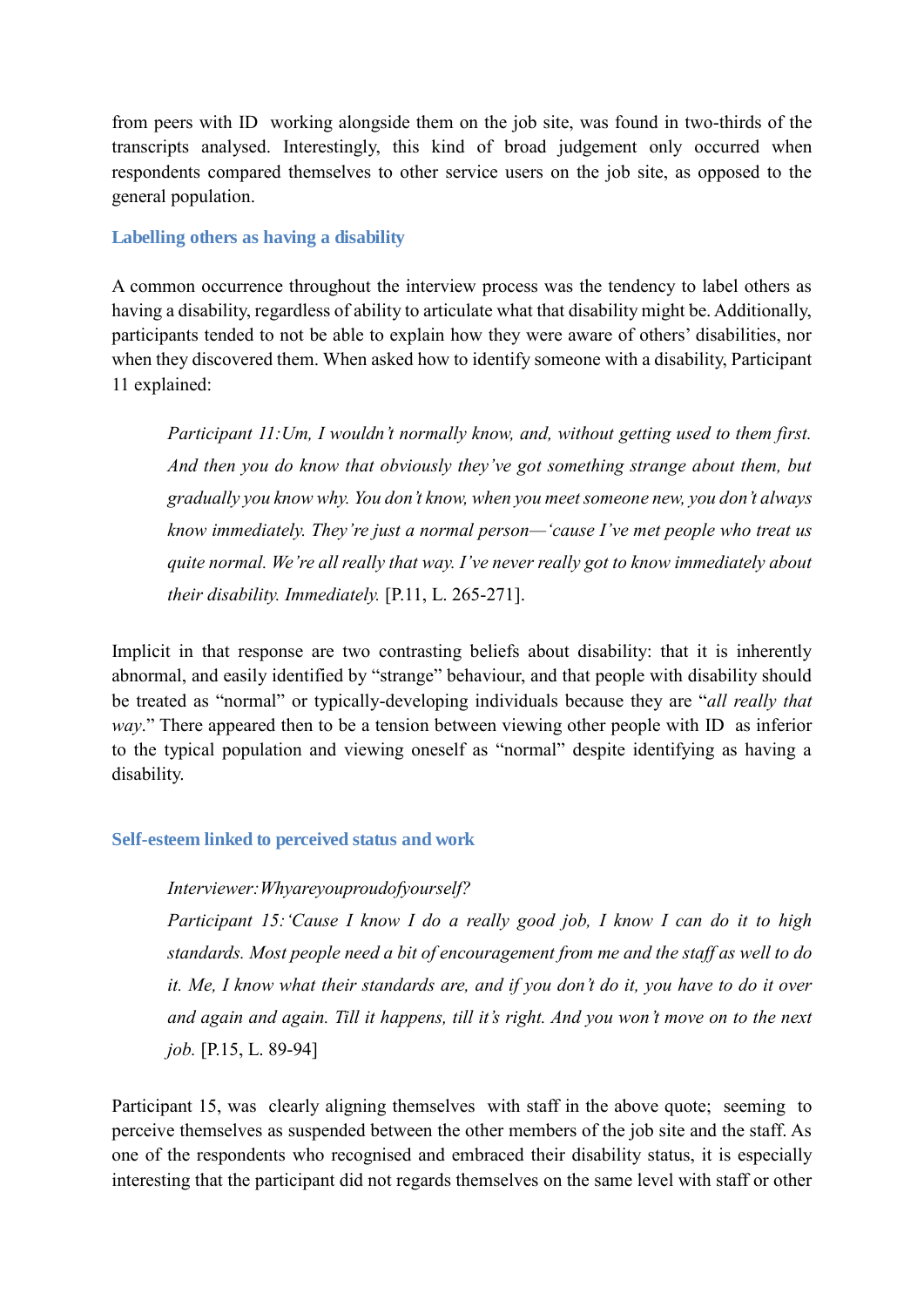service users. Other respondents emphasised their social desirability or their status among their peers by discussing their large number of friends, their good relationships with staff, or their involvement in the more complex or exclusive tasks on the job site.

## **Theme 2: Self-Defined Notions of Disability**

The second theme considered the way in which respondents understood ID in themselves and in others. Identification of disability primarily relied on physical or tangible experiences of disability, the experience of disability in oneself is accompanied self-degradation or feelings of injustice, and how the judgement of others played a role in perceptions.

## **Subtheme A: Tangible Manifestations and Experiences of Disability**

## *Participant 4: Aw come on,* come on, *look at me! I know about disability."*[P.04, L. 106]

The manifestation of physical features or behaviours was largely agreed as indicative of disability to thirteen of the fifteen respondents. While some participants believed that specific physical impairments such as wheelchair use suggested disability, others considered more abstract concepts such as poor or abnormal communication or literacy skills, and the presence of staff or carers.

## **Physical Indicators**

*Participant 11: For, I do have a friend who's a bit disabled because, and she's, she's not being able to walk without the aid of crutches. Or…since she were born practically.*  [P.11, L. 199-200]

Several other participants agreed that a person with a disability meant 'wheelchair user' or someone with mobility issues, while others suggested that other physical indicators were clear signals of disability. Regardless of what physical indicator suggested disability to the respondent, the majority were then able to produce an anecdote relating themselves or someone they knew who possessed that feature. The importance of physically experiencing one's own or other individuals' disabilities seemed key to producing an understanding of what disability is.

#### **Literacy, school skills, and communication**

Interviewer: Can you tell me what [learning disability] means? Participant 3: Yo*—I'm—*[pause] *Interviewer: Or some examples of what it's like?* Participant: Some peop*le won't be able to read. Writing. Um, talk. Um, see, um—*not talking to *somebody. Yeah. What else? Can't say if they're ill or not. If they're not*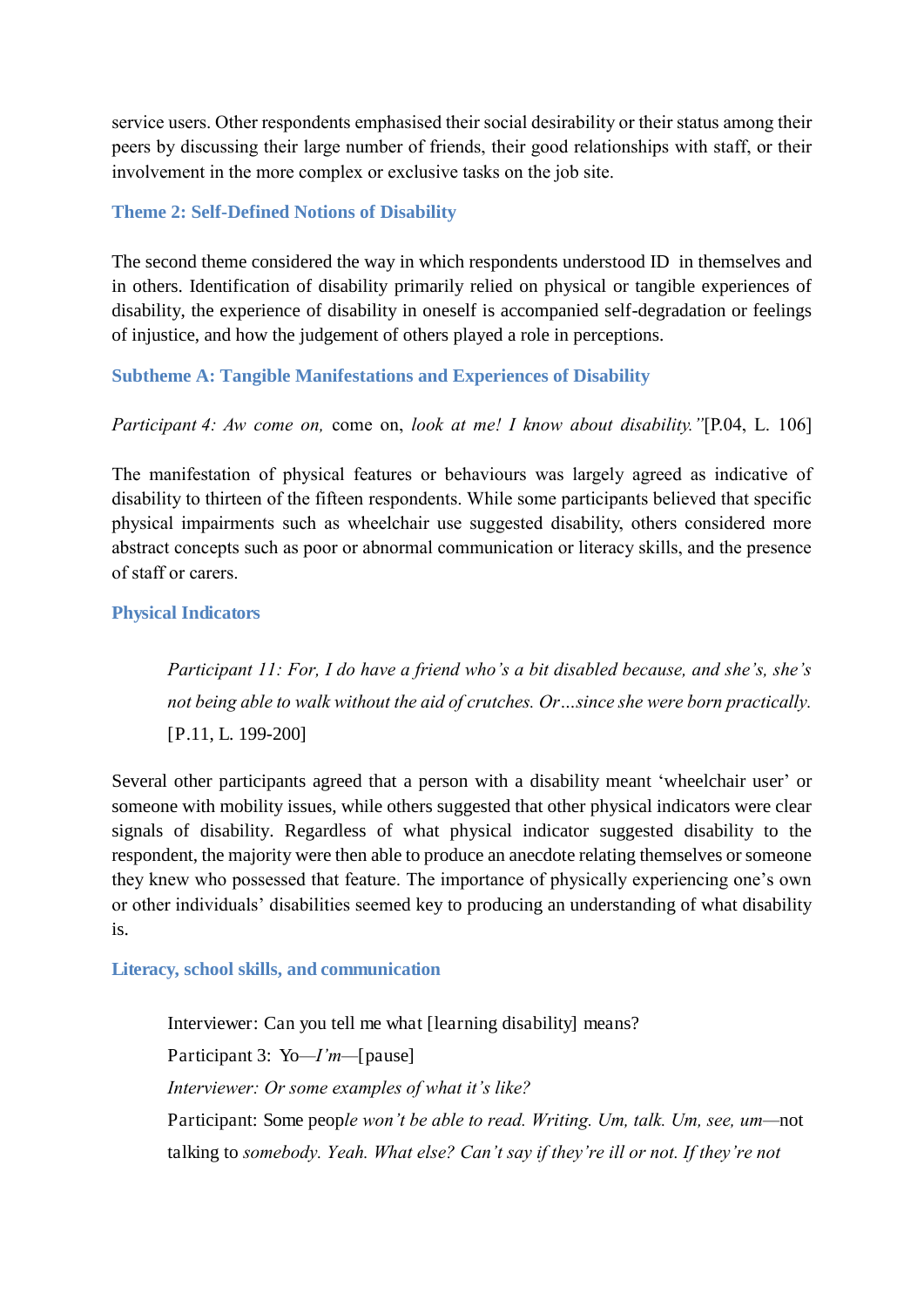*very well they won't be able to say, will they? They won't be* able to tell nobody, will they?[P.03, L. 67-73]

Difficulties with reading, writing, and communication also acted as markers of disability for many participants. These features seemed to be related to ID more than disability in general, and participants tended to distance themselves using "they" rather than "we."

### **Receiving help and support**

The final physical manifestation of disability that respondents reported frequently was the presence of staff or assistance.

*Participant 15: Um, disability means, um, dysfunctioning people, which just means people who depend on more help as they get older and older, for people to help them. [P. 15, L. 272- 274]*

What distinguishes this category is that eight of the nine respondents who made mention of receiving assistance, including Participant 15 in subsequent extracts, referred to receiving assistance for disability in the context of themselves. There is evidently something less stigmatising about receiving assistance than the previously mentioned indicators, perhaps because assistance manifests itself in greater ability due to support.

#### **Subtheme B: Pejorative Notions of Self**

Respondents who identified as having an ID tended to produce responses that fell into two categories: assigning blame for difficulties on oneself, or experiencing a broader sense of injustice living with intellectual disability without applying blame to any specific cause.

#### **Unfairness or difficulty living with intellectual disability**

*Participant 10:Uh, I don't understand why I've got autism. I feel upset by it.* Interviewer: Why does it upset you? Participant 10: It does. Interviewer: Why? *Participant 10: 'Cause I just don't, I just, I shouldn't have it in the first place?* Interviewer: Why not? Participant 10: Um, because it just feels not fair to me, I honestly feel like *I'm not*  there or something. [P.10, L. 115-123]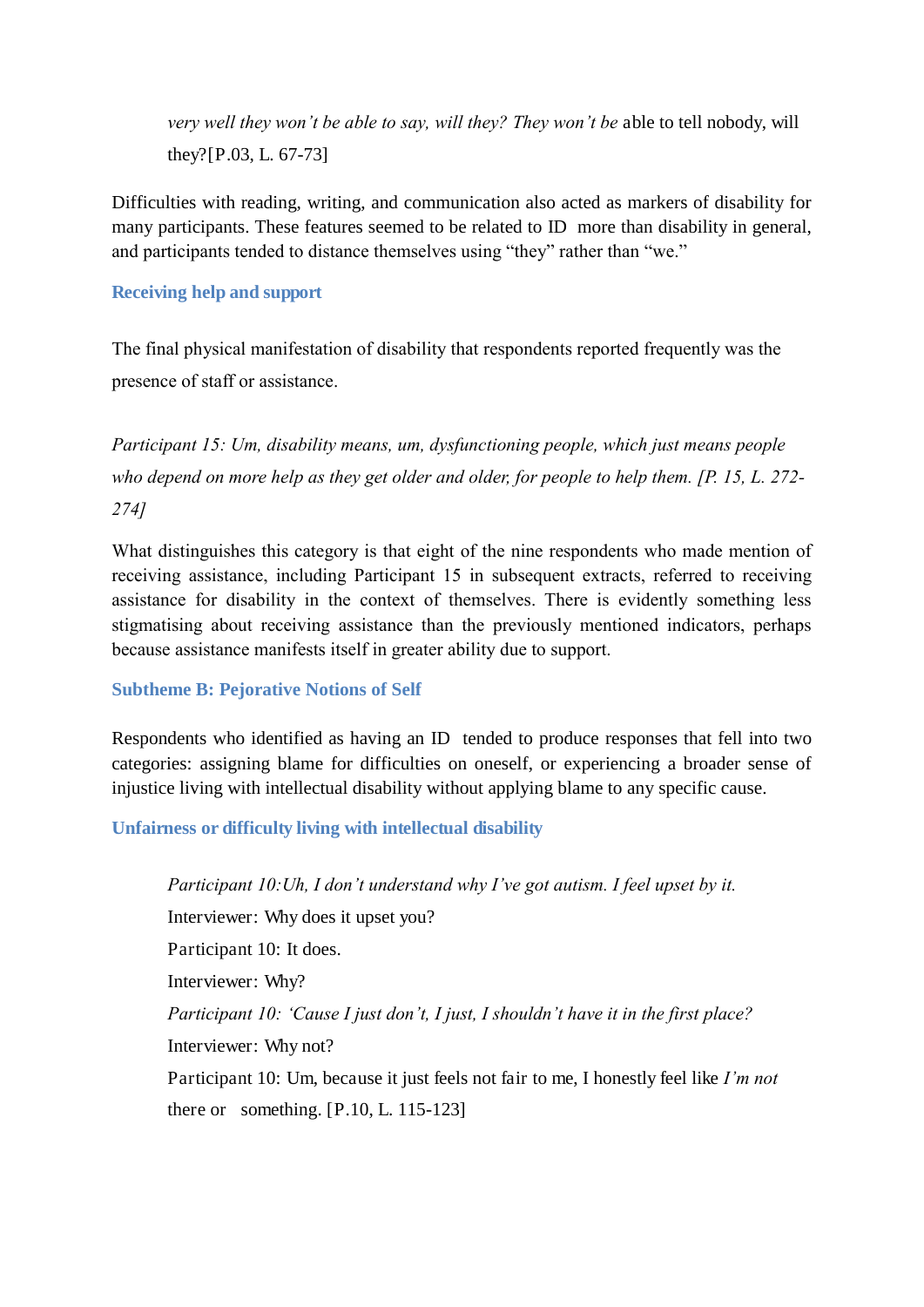Participant 10's dissatisfaction with their disability appeared to extend from an understanding that their autism is something that coexists in their body rather than an intrinsic part of themselves.

#### **Self-blame or self-degradation**

A portion of participants who identified as having an ID blamed their difficulty with social interactions or adaptive behaviour on themselves.

Participant 7: Disgusting for me.

Interviewer: Disgusting?

*Participant 7:'Cause everyone's always taking the mick out of me and everyone's more*  clever than me. [P.07, L. 285-289]

The participant here continued to reiterate that they are not well-liked due to their ID , and their past experiences with bullying and rejection were directly related to their disability status. Participant 15, in contrast, blamed themselves for the anxiety and difficulty experienced by their parents and professional support workers. While only three respondents discussed their experiences with self-blame and self-degradation, it is included here as a unique interpretation of disability and perception of their own disability status and how they interact with the world.

**Subtheme C: Judgement by Others** 

*Participant 4: I get told I'm a waste of space* [P.15, L. 451]

Outside pressures from other people's perceptions seemed to play a role in the development of identity and interpretation of ID . Interestingly, the "other" making judgement was both typically-developing individuals and the respondents themselves appraising their peers with ID.

# **Bullying**

Four participants shared extensively about their experiences with bullying, all occurring in integrated settings, most often in mainstreamed schools. Frequent interactions with typicallydeveloping individuals seemed to be related to more encounters with bullying and harassment as well as poor self-image among respondents:

*Interviewer: Yeah? And what is 'it'? What is autism like?*

Participant 10: Not very nice.

Interviewer: In what way?

Participant 10: Like, people call you names, take the mick out of you. [P.10, L. 132- 135]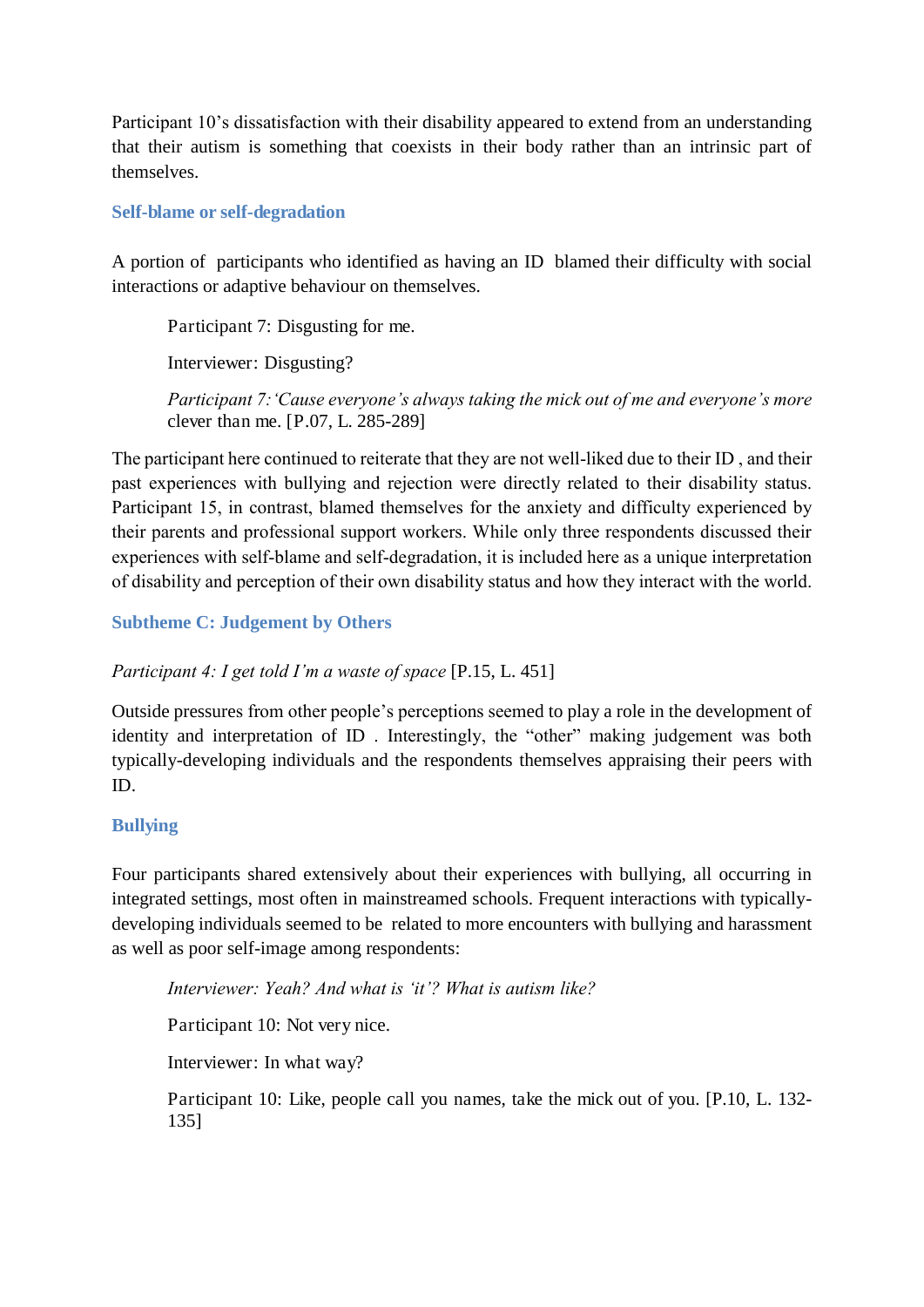#### **Intellectual disability associated with socially undesirable characteristics**

*Participant 2: That's—X* done it before. X. You met him on the bus. Interviewer: X has a learning disability? Can you*—what's* he like? *Participant 2: He's fine. He's very [motion] like that.* Interviewer: What is the word for that? *Participant 2: He's very fat.*[P.02, L. 202-206]

One association that came up multiple times across half of the participants was the connection between ID and socially undesirable characteristics such as being overweight or talking excessively. Respondents, regardless of how articulate they are about stigma, seem to understand on some level that ID is a devalued trait in society.

**Job site indicative of intellectual disability** 

The final extrinsic factor that participants related to ID was the job site itself. Respondents were often aware that their employment was not typical—particularly that they were not paid and the job site was funded by the local authority, and was offered only to individuals with ID. Respondents were also often aware that staff were not service users and did not have the same needs.

*Participant 4: Yeah. And that's why we're on the farm. It is for learning difficulties as*  well.[P.04, 175-176]

#### **Theme 3: Confused Terminology**

*"I do know what it is, but I don't know."* [P.01, L. 112]

The final theme deals with how participants defined conventional disability terminology. The vast majority, fourteen of fifteen interviewees, had partial, incorrect, or very limited knowledge of terminology that is commonly used in services.

**Subtheme A: Very Limited Familiarity with Terminology** 

Ten respondents had no or very limited knowledge of at least some of the terminology presented. "Intellectual disability" or "learning disability" were the least accessible terms to this population, although some, like Participant 6, were not familiar with euphemistic terms either:

*Participant 6: Special needs? What's that?* [P.06, L. 248]

**Subtheme B: Familiarity but Unable to Articulate Meaning** 

The second subset of respondents had some knowledge of the terms, often citing that they had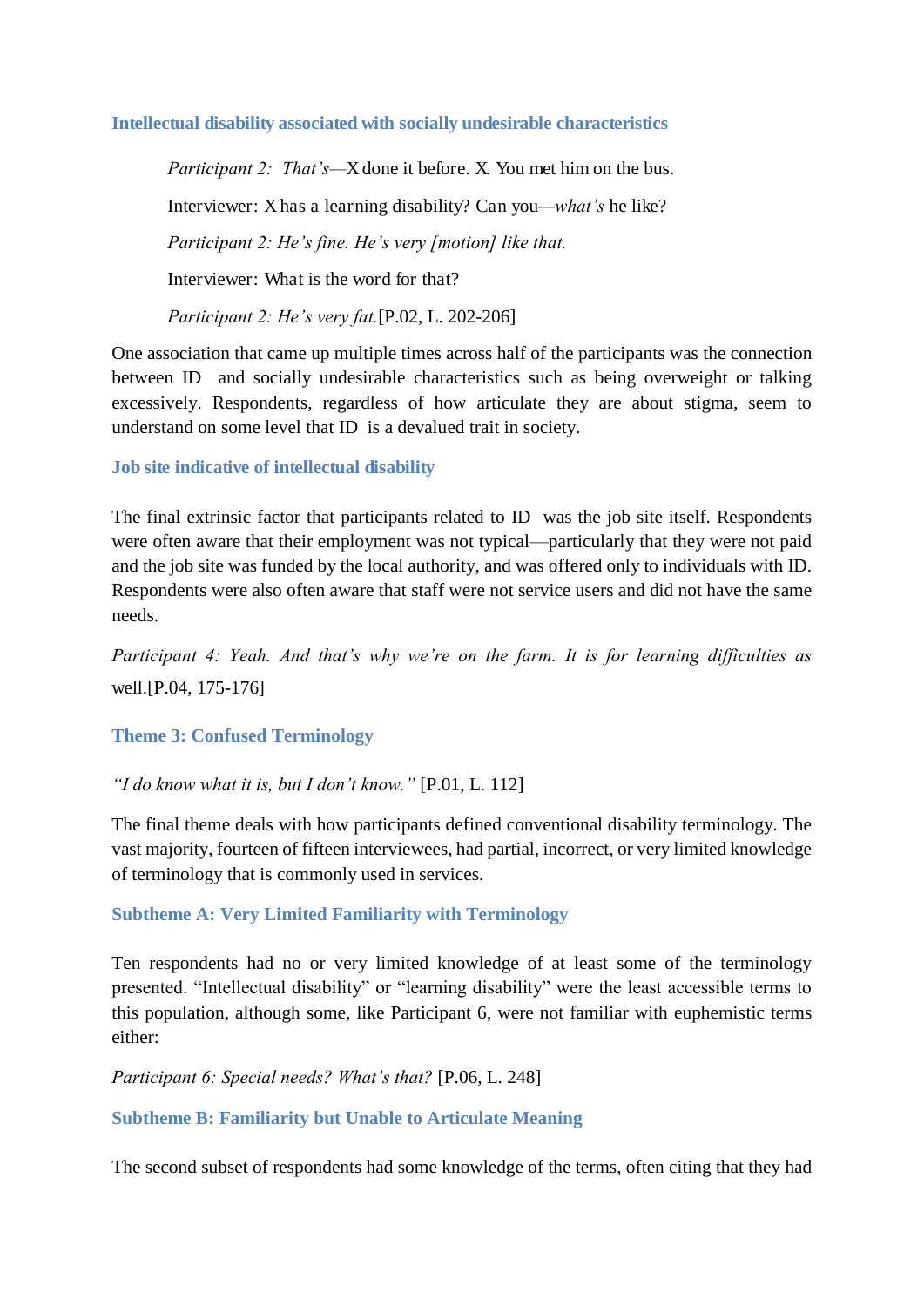heard them from staff or informal carers, but were unable to provide a meaning for them. Several respondents reported that they had learned disability terms while in school, but now that they were no longer in an educational environment, they couldn't recall the meaning.

*Interviewer: And so, do you know the word 'disability'?*

*Participant 7: No. I've heard it lots of times.*

*Interviewer: Yeah, so, you've heard it lots of times, do you know what it means? […]*

Participant 07: My mum told me something about it, but I forgot. [P.07, L. 196-199, 202]

#### **Subtheme 3: Discomfort Despite Inarticulation**

Perhaps the most surprising finding regarding terminology was the discomfort expressed by participants who were not able to define what disability terms mean.

Participant 9: I have heard it before. Disab-abilities.

Interviewer: Do you know what it means?

*Participant 9: Uh, um. [Pause]. Hm. I don't know. I don't want to answer that.* [P.09, L. 132-134]

Respondents who expressed discomfort seemed to have a perception that disability was a taboo subject that should not be discussed in depth. Perhaps if participants had been more familiar with the researcher, they would have been more forthright with opinions, but as it stood, it appeared that the nine participants who responded in this way did not find disability an appropriate subject for discussion.

### **Discussion**

The findings indicated that although participants were not always able to articulate feelings of difference verbally, many seemed to experience stigmatisation and "otherness." The response to these experiences most often appeared to be adherence to behaviours and social norms that suggest "non-otherness." These "passing" behaviours, which were born of "rationalised denial" of disability status, and "gnawing self-doubt" when appearances fell short of typicallydeveloping, were a method to appear to belong to a more highly valued social group (Edgerton, 1967). The desire to appear "normal" was further developed by the identification of the "other" among friends and colleagues with ID. Additionally, the typical future expectations, primarily paid, meaningful employment and deeper personal relationships, suggested a desire to obtain a more socially valid role. Despite the fact that these expectations are very nearly identical to those found by Forrester-Jones and colleagues (2002) and Todd (2000) when interviewing a similar population, very little change has occurred in services to support these goals.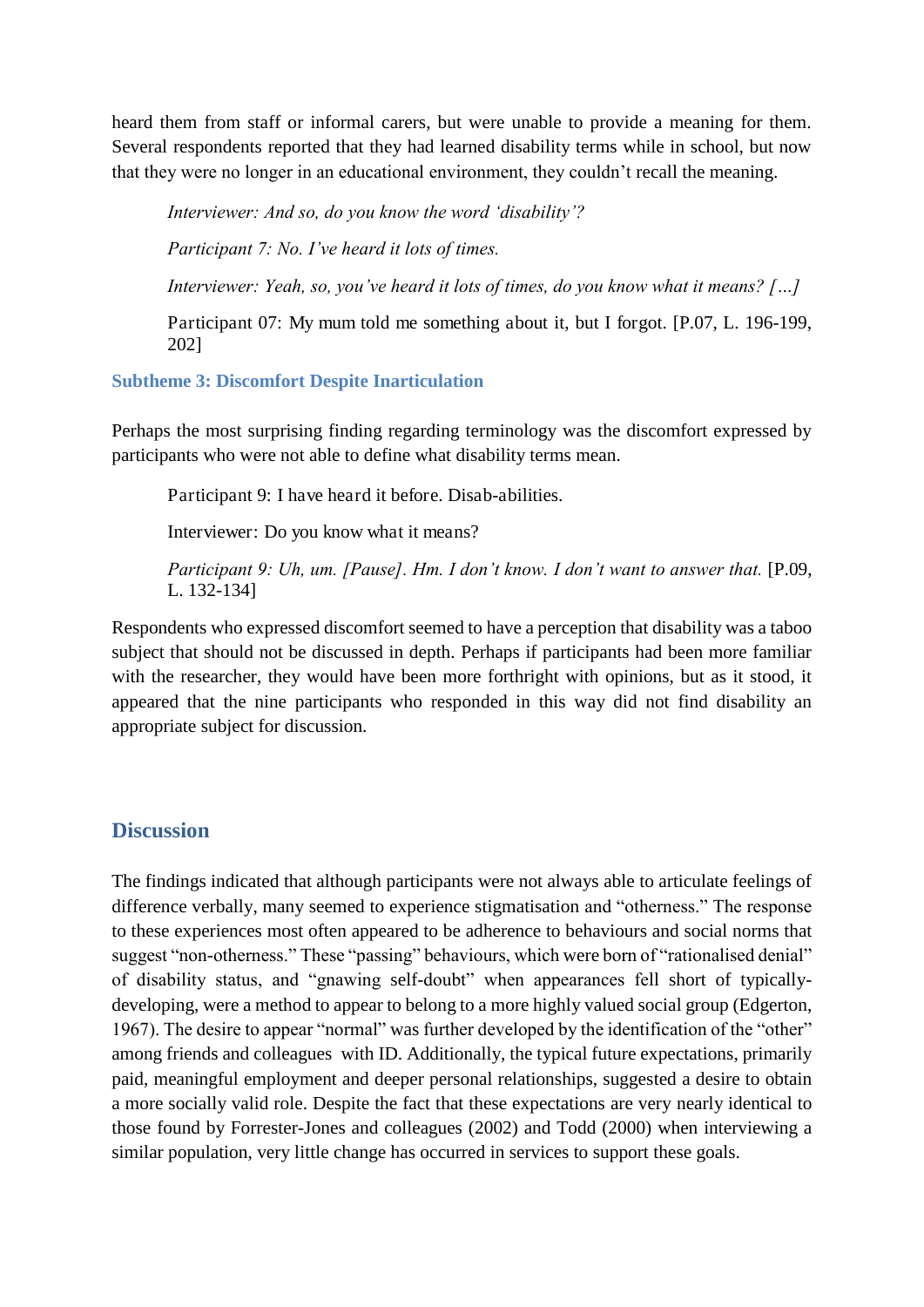As expected, downward social comparisons occurred frequently throughout interviews. Participants who favoured this type of comparison seemed to have excellent self-esteem, and the small number of participants who made comparisons between themselves and typicallydeveloping individuals reported poorer self-esteem and greater overall dissatisfaction. These findings are in line with previous literature (Finlay and Lyons, 2000; Festinger, 1954; Wills, 1981). Participants strongly associated their identity with how they were perceived by their peers and on the job site, very rarely drawing from experiences outside of activities and services specific to people with ID. Additionally, Finlay and Lyons (2000) found that when downward comparisons were made, they most likely involved appraisals of good versus bad or bizarre behaviour. The current study also found these value-laden judgements, with participants almost exclusively judging themselves and their peers on the basis of behaviour on the job site. With the exception of Participant 15, who appeared to have broader experiences in integrated settings than the other respondents, no comparisons were made against typically-developing individuals. These findings support the concept that membership in a stigmatised group can act as a protection from the effects of stigma by insulating oneself from more competent social groups.

Respondents often experienced difficulty with self-reflection, seemingly having limited past experiences answering questions that require introspection and self-examination. Participant 5 provides a tangible example of this difficulty:

*Interviewer: What's your personality like?*

*Participant 5: Um. [Sighs]. I haven't got a clue. [P.05, L. 28*-29]

Todd and Shearn (1997) uncovered a similar pattern of response from their participants, arguing that their sample appeared "invisible to themselves." It was clear that participants experienced feelings of difference and rejection from typically-developing individuals, which was perhaps exasperated by an inability to express their feelings in those situations. Furthermore, participants' obvious discomfort with the topic of disability suggested that regardless of the ability to verbally express it, disability is experienced on some level. Craig, et al (2002) found a similar phenomenon.

Finally, disability as a concept seemed to develop for these individuals via a collection of intrinsic and extrinsic factors. The intrinsic factors included phenomena such as actual physical or cognitive impairment and the extrinsic were primarily the appraisals made by others. In combination, these factors influenced the development of an interpretation of disability that includes both its topography and its connotations. The directionality of the relationship between judgement coming from self and judgement coming from others, however, is not known. The poor psychosocial outcomes experienced by some participants may be the result of a selffulfilling prophecy, or a set of beliefs that triggers a behaviour change that inadvertently proves the belief (Merton, 1948). Beck (1967) alternatively suggests that individuals who already possess low self-esteem may be "hypersensitive to negative feedback" and therefore become entrapped in a cycle of self-degradation and perceptions of negative judgements from others.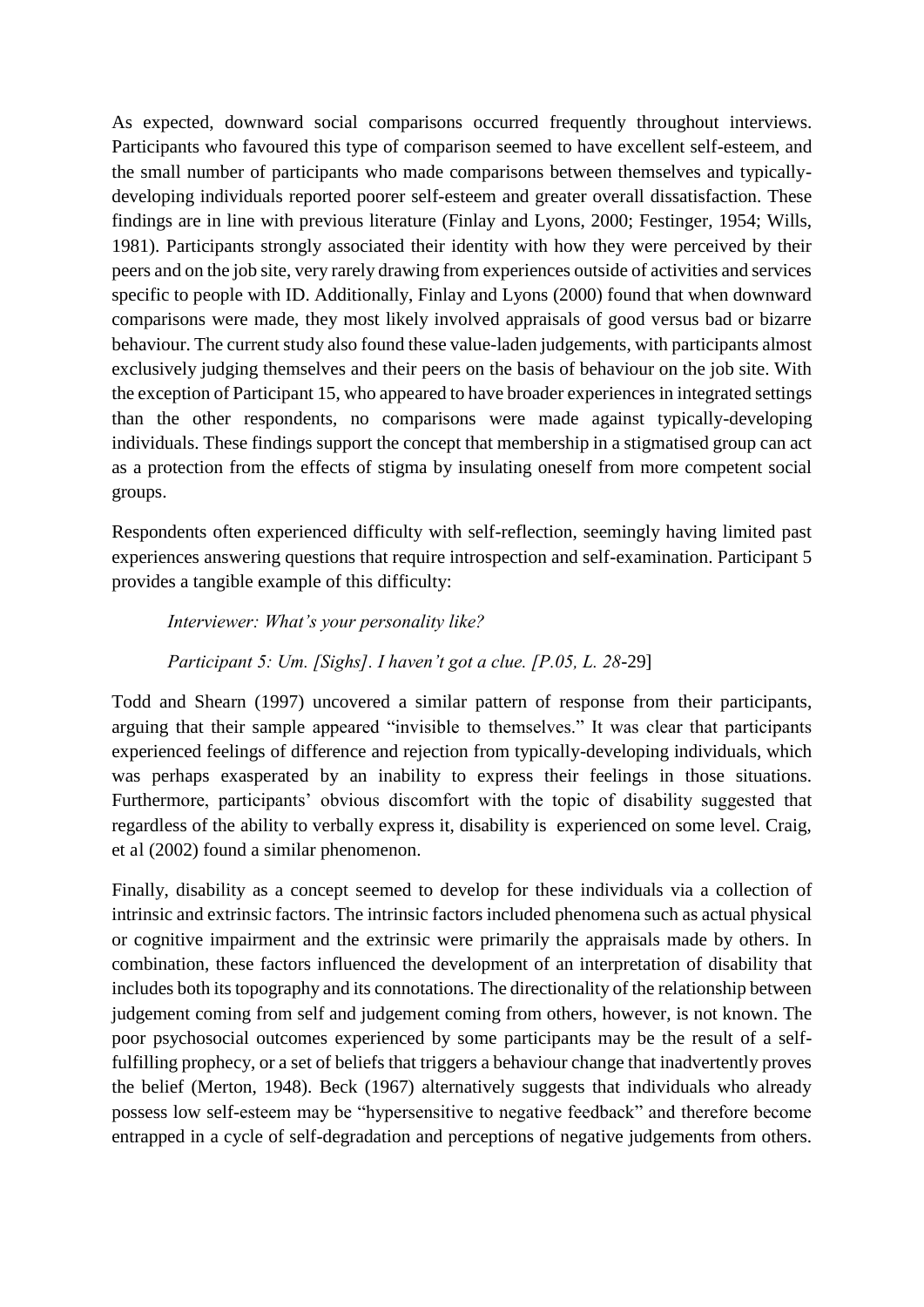Further study is necessary to better understand the relationship between internal and external factors in the development of self-concept and understanding of disability.

#### **Limitations**

Firstly, all participants were recruited from a single service with a limited number of staff and engagement with others, which undoubtedly limited the scope of experiences that participants had. It is possible that similarity of understandings are rooted in similarity of experience. As IPA does not seek to produce a generalizable theory, however, this reality was not viewed as a substantial barrier to quality analysis. Secondly, the nature of the farm day centre was one that required a certain amount of physical exertion and coordination from service users, who were also capable of excellent expressive communication, which likely biased the sample toward individuals with milder disabilities, fewer adaptive behaviour deficits, and less medical health problems. A more inclusive sample including individuals with communication difficulties (by using augmentative or assistive communication devices or alternative modes of communication) would undoubtedly enhance the findings.

Additionally, the sample covered a wide age range of 44 years, meaning that older participants likely experienced several shifts in terminology and practices throughout their lifetimes. Differences in schooling and living arrangements also likely impacted experiences and interpretations. With a relatively small sample size, it is impossible to stratify the data in a useful way—a follow-up study with a greater number of participants purposively selected to analyse variations in experiences based on these characteristics would likely yield an even greater understanding of how individuals with disabilities formulate their identities and conceptualise disability.

Regarding researcher variables, the interviewer in this study was North American, while the study was conducted in the United Kingdom; the accent and pronunciation of certain terms seemed to influence understanding of questions in several participants.

# **Implications**

In the light of specialist social policies for people with ID such as Valuing People (2001) and Valuing People Now (2009), which foster rights, independence, choice and social inclusion, knowledge and understanding about how people with ID view themselves in terms of their social desirability, status, and self-esteem as well as their perception of their own and others' disabilities is important. Culham and Nind (2003) suggest that these attitudes, which heavily favour "normal" appearance and action, are the vestiges of normalisation in ID services and practices. Normalisation and its successor, social role valorisation, heavily emphasize the need to appear 'as close to typically-developing as possible' in order to assume a more valued social role and thus increase subjective well-being (Wolfensberger, 1985). These concepts were adopted with such fervour, that they became not only a philosophy for service, but a moral code associating "normal" with good. These value-laden judgments can have serious repercussions for individuals with ID who cannot achieve these standards, as evidenced by those participants who self-degrade due to cognitive or behavioural impairments (Culham and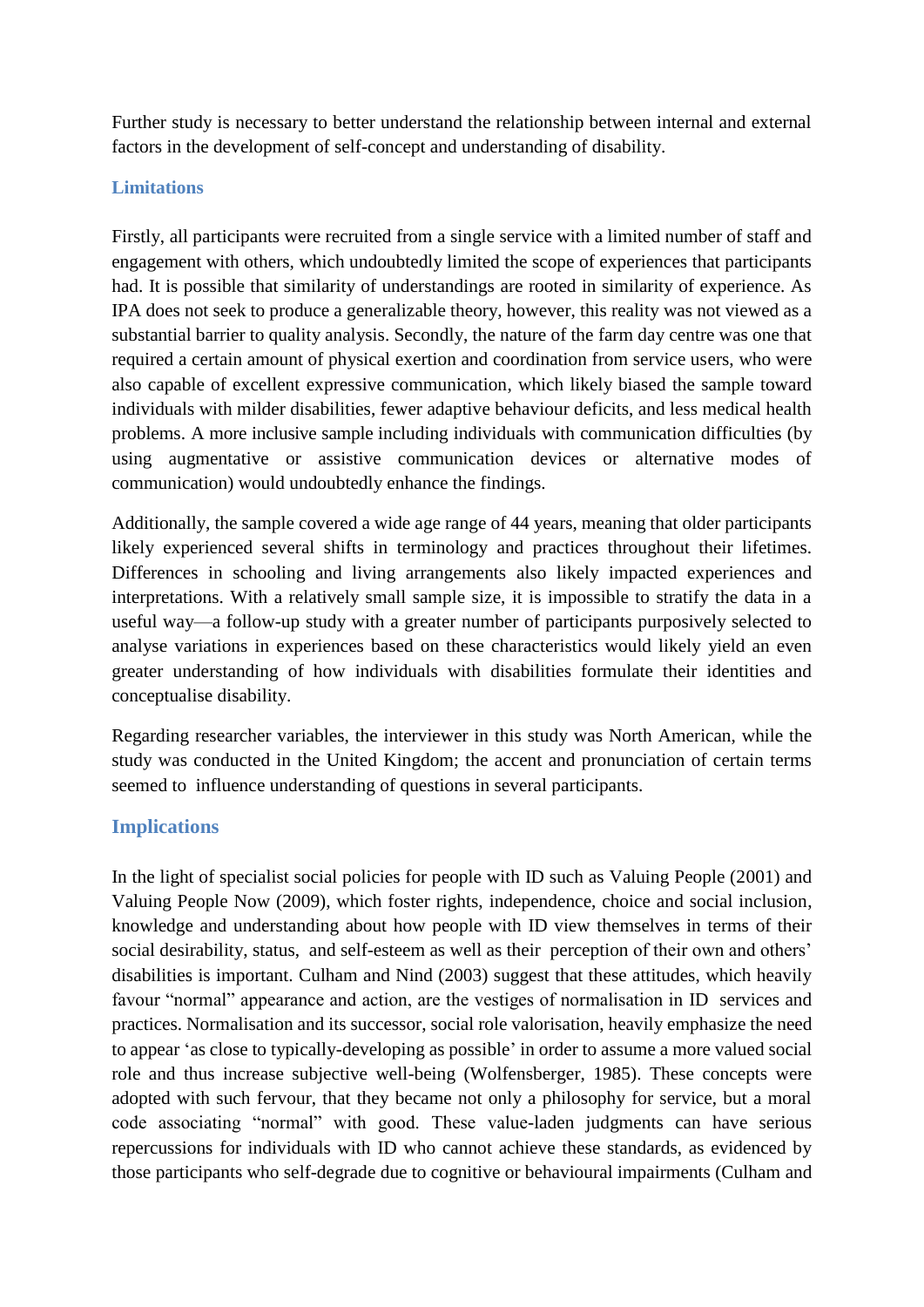Nind, 2003). The awareness of judgment from others seems to negatively impact self-esteem and cause harsh self-criticism for at least a portion of the sample, which when compounded with difficulty conceptualising disability, could lead to further confusion and self-degradation.

Additionally, partial or non-existent terminology could pose a serious challenge to personcentred action, choice-making, and political movement in this population. As Oliver and Barnes (1998) suggest, the self-advocacy movement cannot thrive unless its participants are capable of engaging in discourse and challenging unjust paradigms. Moving from the experiential understanding of disability into the discursive understanding is a key to furthering the disability rights movement (Oliver and Barnes, 1998). Furthermore, Szivos and Griffiths (1990) assert that exploration and discussion of disability can improve outcomes on the personal level. "We should expect that through discussion and exploration," they write, "the concept of handicap would become less global and more fragmented, enabling a more accurate assessment of strengths and weaknesses" (Szivos and Griffiths, 1990 p?).

Further study into how increasing knowledge and encouraging a cultural shift away from valuing normalcy impact self-concept and understanding of disability would be valuable. It would also be useful to understand how other populations, such as those with physical impairments understand disability, and how it differs from the population with ID. Findings from this study suggest that conceptualising disability in a more precise manner could pose a challenge to the negative appraisals made by oneself and others, which in turn may limit the value placed on behaviour that appears "normal" and encourage self-expression and individuality. Implementation of the new national minimum social care eligibility threshold introduced this April (Care Act 2014) may mean changes to accessing social services for many individuals with mild- moderate ID. The impact of this regulation on identity and self-esteem presents a unique challenge during the transition period; an individual who primarily compares himself to other individuals with ID may need increased emotional support if transitioning out of ID-specific social services. Additionally, developing a better understanding of how individuals with ID conceptualise themselves and others is imperative for continuing to ensure genuine person-centred planning (DoH 2001; 2009) within a potentially new era of social care provision. Finally, investigation into methods of shifting the cultural understanding of disability is imperative for ensuring the human rights of the population with intellectual disability.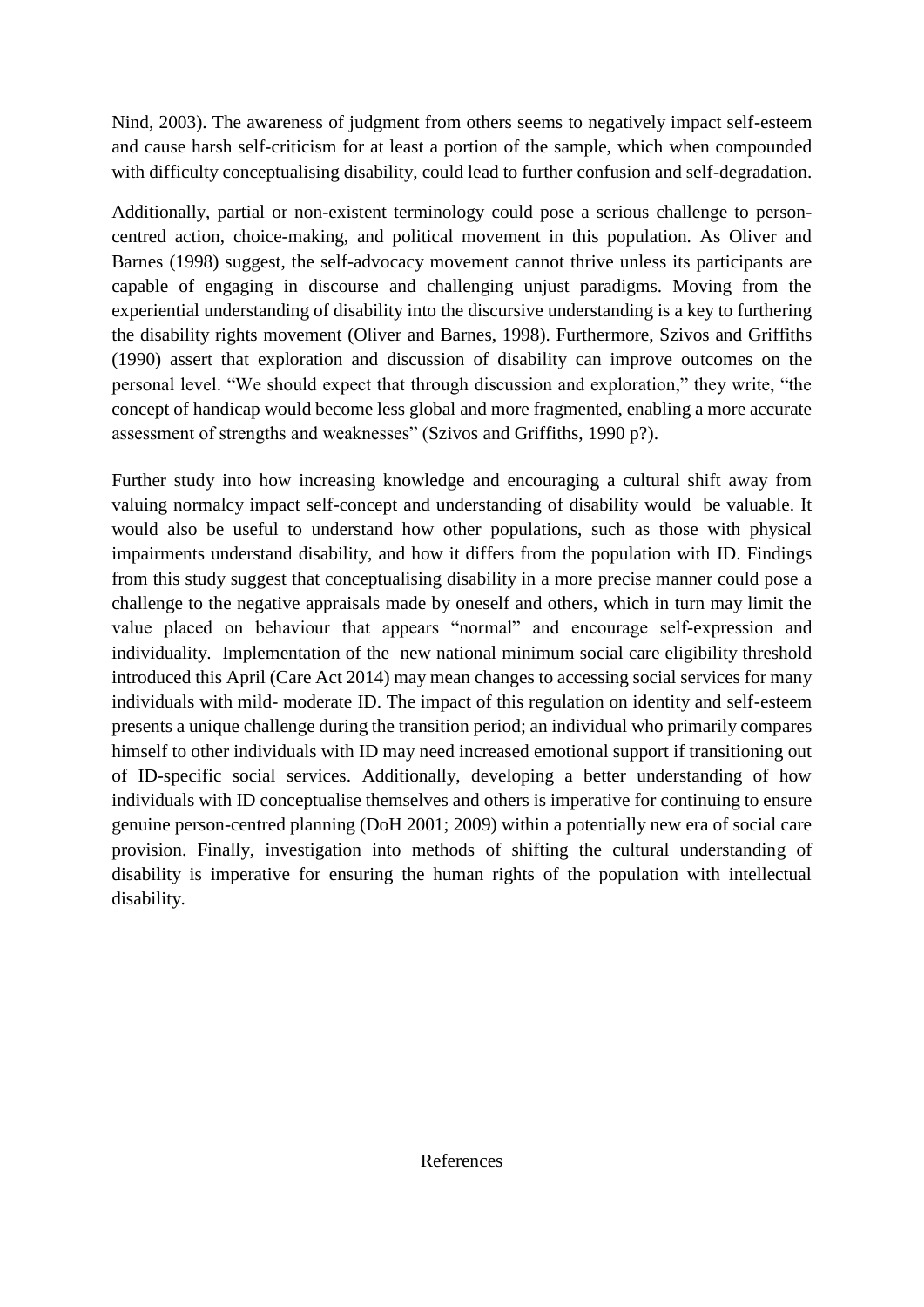- Abraham, C., Gregory, N., Wolf, L., & Pemberton, R. (2002). Self-esteem, stigma and community participation amongst people with learning difficulties living in the community. Journal of Community & Applied Social Psychology, 12(6), 430-443.
- Ali, A., Hassiotis, A., Strydom, A., & King, M. (2012). Self stigma in people with intellectual disabilities and courtesy stigma in family carers: A systematic review. Research in Developmental Disabilities, 33(6), 2122-2140.
- American Psychiatric Association. (2013). Diagnostic and statistical manual of mental disorders (5th ed.). Washington, DC: Author.
- Beck, A. (1967). Depression: Clinical, experimental and theoretical aspects. New York: Hoeber.
- Becker, H. S. (1963). Outsiders: Studies in the sociology of deviance. Oxford, England: Free Press Glencoe.
- Branscombe, N. R., Schmitt, M. T., & Harvey, R. D. (1999). Perceiving pervasive discrimination among african americans: Implications for group identification and well-being. Journal of Personality and Social Psychology, 77(1), 135-149. doi:10.1037/0022-3514.77.1.135
- Brown, M. R., Higgins, K., Pierce, T., Hong, E., & Thoma, C. (2003). Secondary students' perceptions of school life with regard to alienation: The effects of disability, gender and race. Learning Disability Quarterly, 26(4), 227-238.

Cambridge, P., & Forrester-Jones, R. (2003). Using individualized

communication for interviewing people with intellectual disability: A case study of user-centred research. Journal of Intellectual and Developmental Disability, 28(1), 5- 23.

Care Act 2014. London: HMSO

- Craig, J., Craig, F., Withers, P., Hatton, C., & Limb, K. (2002). Identity conflict in people with intellectual disabilities: What role do service-providers play in mediating stigma? Journal of Applied Research in Intellectual Disabilities, 15(1), 61-72.
- Crocker, J., & Major, B. (1989). Social stigma and self-esteem: The selfprotective properties of stigma. Psychological Review, 96(4), 608- 630.
- Culham, A., & Nind, M. (2003). Deconstructing normalisation: Clearing the way for inclusion. Journal of Intellectual and Developmental Disability, 28(1), 65- 78.
- Cunningham, C., & Glenn, S. (2004). Selfawareness in young adults with down syndrome: I. awareness of down syndrome and disability. International Journal of Disability, Development and Education, 51(4), 335-361.
- Davies, C. A., & Jenkins, R. (1997). 'She has different fits to me': How people with learning difficulties see themselves. Disability & Society, 12(1), 95-109.

Department of Health (DoH). (1971). Better services for the mentally handicapped. London: HMSO.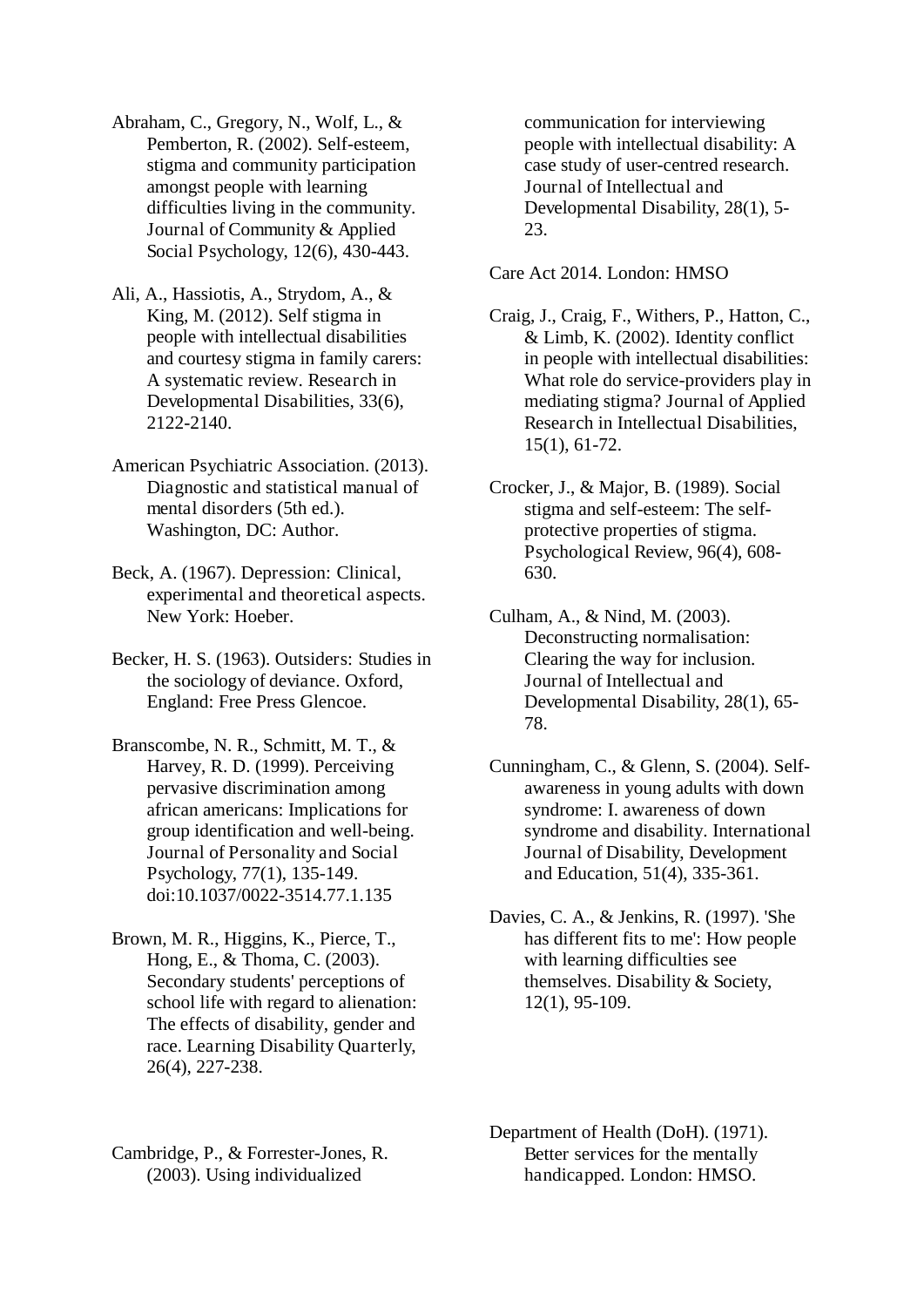Department of Health (DoH). (2001). Valuing people: A new strategy for learning disability for the 21st century, London: HMSO.

Department of Health (DoH). (2009). Valuing people now. London: HMSO.

Disability Discrimination Act 1995. London: HMSO.

- Edgerton, R. B. (1967). The cloak of competence: Stigma in the lives of the mentally retarded. San Francisco, CA: University of California Press.
- Emerson, E., & Hatton, C. (2004). Response to McGrother et al. (journal of intellectual disability research, 46, 299-309) 'the prevalence of intellectual disability among south asian communities in the UK'. Journal of Intellectual Disability Research, 48(2), 201-202.
- Festinger, L. (1954). A theory of social comparison processes. Human Relations, 7, 117-140.
- Finlay, L., & Lyons, E. (2000). Social categorizations, social comparisons and stigma: Presentations of self in people with learning difficulties. British Journal of Social Psychology, 39(1), 129-146.
- Forrester-Jones, R., Carpenter, J., Cambridge, P., Tate, A., Hallam, A., Knapp, M., & Beecham, J. (2002). The quality of life of people 12 years after resettlement from long stay hospitals: Users' views on their living environment, daily activities and future aspirations. Disability & Society, 17(7), 741-758.
- Forrester-Jones, R., et al (2006). The social networks of people with intellectual disability living in the community 12 years after resettlement

from long-stay hospitals. Journal of Applied Research in Intellectual Disabilities, 19(4), 285-295.

- Foucault, M. (1961). Madness and civilisation: A history of insanity in the age of reason. New York: Random House.
- Gillman, M., Heyman, B., & Swain, J. (2000). What's in a name? the implications of diagnosis for people with learning difficulties and their family carers. Disability & Society, 15(3), 389-409.
- Goffman, E. (1974). Stigma; notes on the management of spoiled identity. New York: Simon and Schuster.
- Heal, L. W., & Sigelman, C. K. (1990). Methodological issues in measuring the quality of life of individuals with mental retardation. In R. L. Schalock, M. J. Begab, R. L. (Eds.), Quality of Life: Perspectives and Issues. Washington, DC: American Association on Mental Retardation.
- Health and Community Care Act 1990. London: HMSO

Human Rights Act 1998. London: HMSO

- Jahoda, A., & Markova, I. (2004). Coping with social stigma: People with intellectual disabilities moving from institutions and family home. Journal of Intellectual Disability Research, 48(8), 719-729.
- Jahoda, A., Markova, I., & Cattermole, M. (1988). Stigma and the self-concept of people with a mild mental handicap. Journal of Mental Deficiency Research, 32(2), 103-115.
- Jahoda, A., Wilson, A., Stalker, K., & Cairney, A. (2010). Living with stigma and the self-perceptions of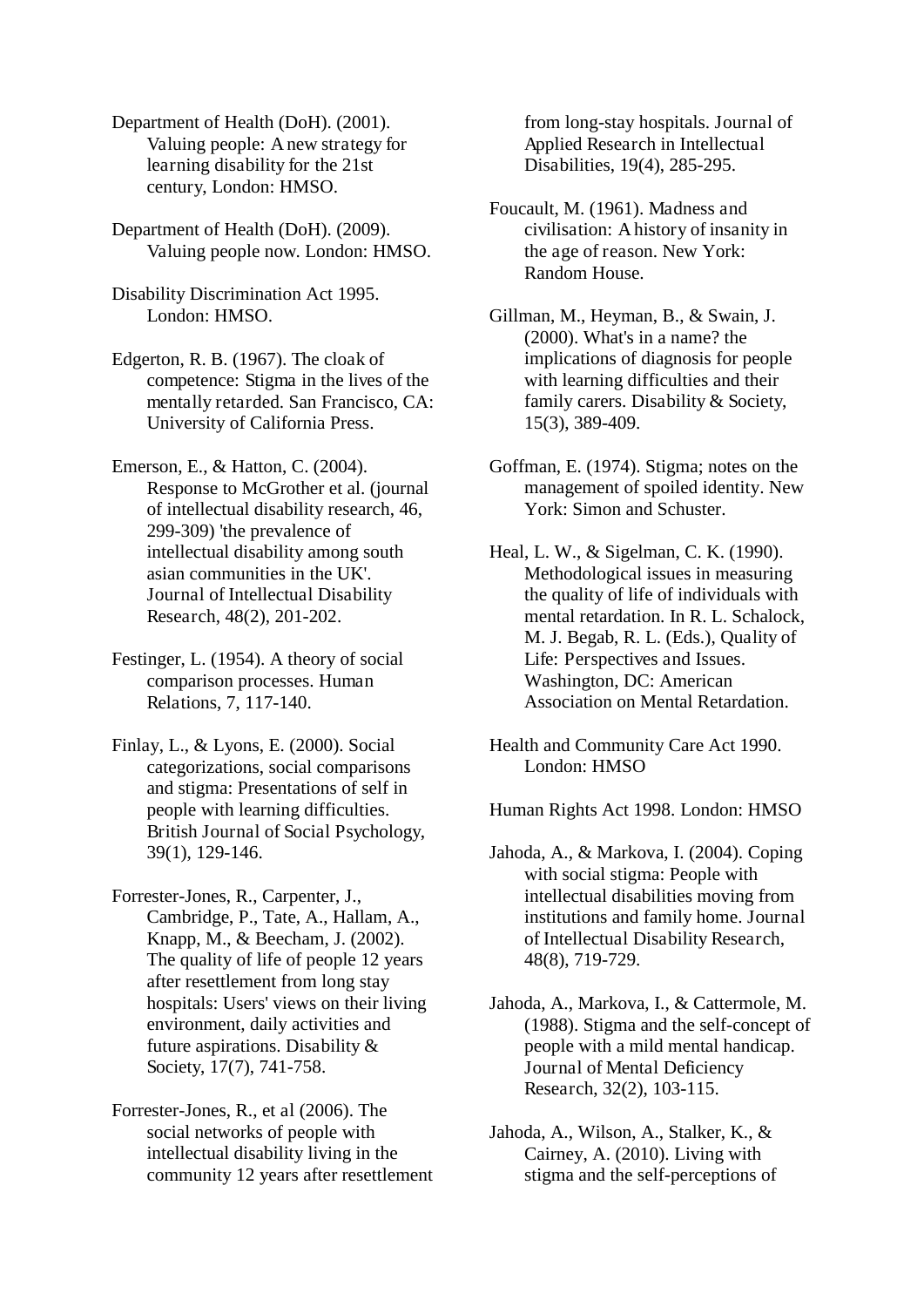people with mild intellectual disabilities. Journal of Social Issues, 66(3), 521-534.

King, R.C., Raynes, N.V. and Tizard, J. (1971) Patterns of Residential Care, Londong, Routledge and Kegan Paul

Lemert, E. (1951). Social pathology: A systematic approach to the theory of sociopathic behavior. Michigan, USA: McGraw-Hill.

Li, E. (2004). Self perceived equal opportunities for people with intellectual disability. International Journal of Rehabilitation Research, 27, 241-245.

Mansell, J., & Ericsson, K. (. ). (1996). Deinstitutionalization and independent living: Intellectual disability services in britain, scandinavia, and the USA. London: Chapman and Hall.

Mental Capacity Act 2005. London: **HMSO** 

Merton, R. (1948). The self-fulfilling prophecy. The Antioch Review, 8(2), 193-210.

Nirje, B. (1969). The normalization principle and its human management implications. In R. Kugel, & W. Wolfensberger (Eds.), Changing patterns in residential services for the mentally retarded. Washington, DC.: President's Committee on Mental Retardation.

Oliver, M. & Barnes, C. (1998). Disabled people and social policy. New York: Addison Wesley Longman.

Emerson , C. Hatton , T. Thompson & T. Parmenter (Eds.), The international handbook of applied research with intellectual disabilities. United Kingdom: Wiley & Sons.

Prosser, H., & Bromley, J. (1998). Interviewing people with intellectual disabilities. In E. Emerson, C. Hatton, J. Bromley, A. Caine, E. (Eds.), Clinical psychology and people with learning disabilities. Chichester: John Wiley & Sons Ltd.

- Race Relations Act (Amendment) 2000. London: HMSO
- Report of the Committee of Inquiry at Farleigh Hospital (Cmnd 4557). (1971). London: HMSO.
- Report of the Committee of Inquiry at Normansfield Hospital (Cmnd 7537). (1978). London: HMSO.
- Report of the Committee of Inquiry into South Ockendon Hospital.(1974). London: HMSO.
- Rosenberg, M. (1965). Society and adolescent self-image. Princeton, NJ: Princeton University Press.
- Rosetti, C., & Henderson, S. (2013). Lived experiences of adolescents with learning disabilities. The Qualitative Report, 18, 1-17.
- Royal Commission on the Law Relating to Mental Illness and Mental Deficiency (Percy Commission): Minutes, papers and reports (1957). London: The National Archives.

Perry, J. (2004). Interviewing people with intellectual disabilities. In E.

Sampson, R. J., & Raudenbush, S. W. (2004). Seeing disorder: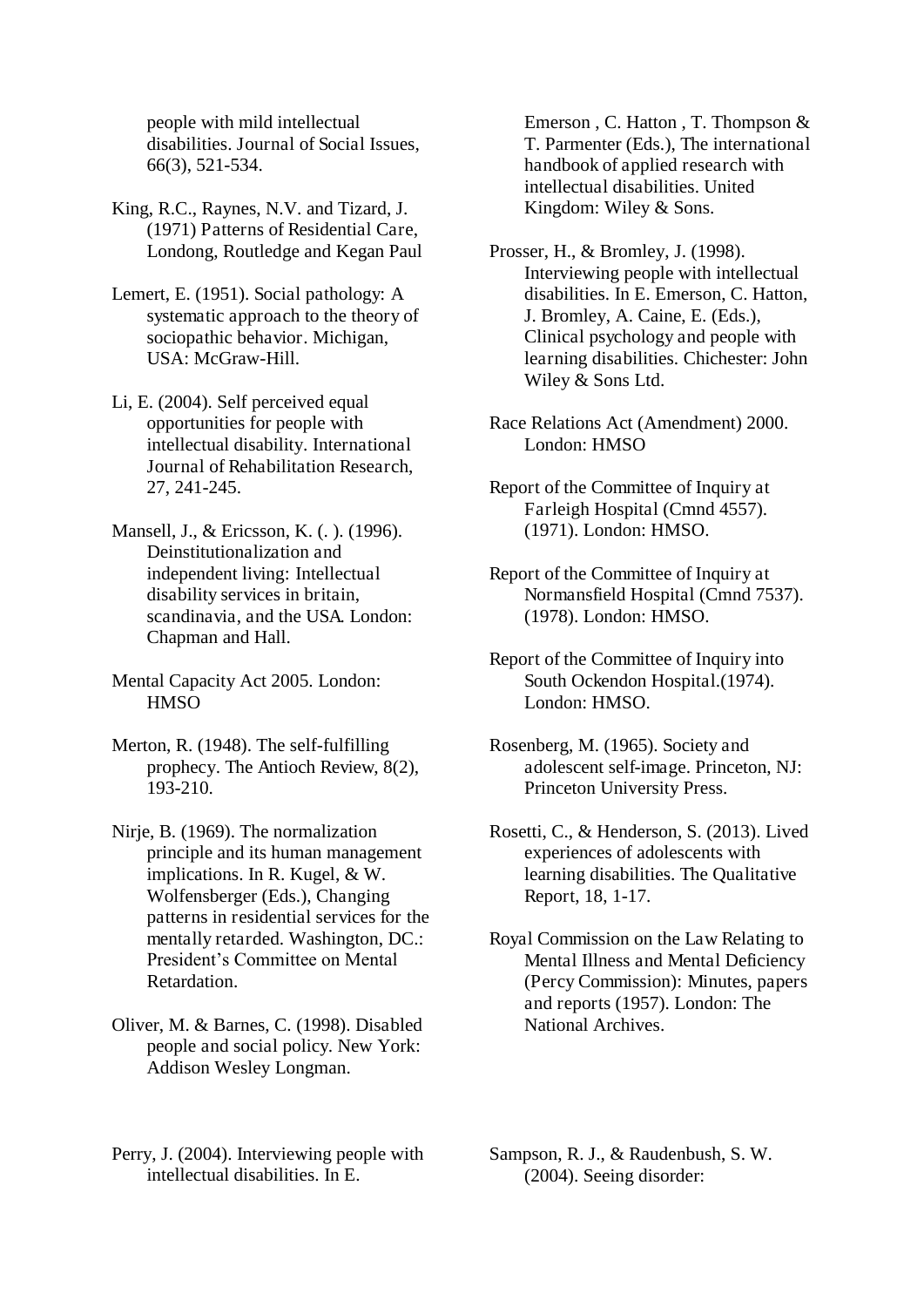Neighborhood stigma and the social construction of 'broken windows'. Social Psychology Quarterly, 67(4), 319-342.

- Schalock, R. L., & Luckasson, R. (2013). What's at stake in the lives of people with intellectual disability? part I: The power of naming, defining, diagnosing, classifying, and planning supports. Intellectual and Developmental Disabilities, 51(2), 86- 93.
- Sex Discrimination Act 1975. London: **HMSO**
- Sigstad, H. M. H. (2014). Characteristic interviews, different strategies: Methodological challenges in qualitative interviewing among respondents with mild intellectual disabilities. Journal of Intellectual Disabilities, 18(2), 188-202.
- Smith, J., Flower, P., & Larkin, M. (2009). Interpretative phenomenological analysis: Theory, method and research. London: Sage Publications.
- Stalker, K., Gilliard, J., & Downs, M. G. (1999). Eliciting user perspectives on what works. International Journal of Geriatric Psychiatry, 14(2), 120-131.
- Szasz, T. (1961). The myth of mental illness. New York: Harper and Row.
- Szivos, S., & Griffiths, E. (1990). Consciousness raising and social identity theory: A challenge to nomalization. Clinical Psychology Forum, 28.

mainstreaming: The self-esteem of young adults with a mild mental handicap. Mental Handicap Research, 6(3), 217-236.

- Todd, S. (2000). Working in the public and private domains: Staff management of community activities for and the identities of people with intellectual disability. Journal of Intellectual Disability Research, 44(5), 600-620.
- Todd, S., & Shearn, J. (1997). Family dilemmas and secrets: Parents' disclosure of information to their adult offspring with learning disabilities. Disability & Society, 12(3), 341-366.
- Turnpenny, A., & Richardson, L. (2013). How to produce easy read information: A review of available guidance Tizard Centre, University of Kent.
- Wills, T. A. (1981). Downward comparison principles in social psychology. Psychological Bulletin, 90(2), 245-271.
- Wolfensberger, W. (1985). Social role valorisation: A new insight, and a new term, for normalisation. Australian Association for the Mentally Retarded Journal, 9(1), 4-11.
- World Health Organisation (WHO).ICD-10 classifications of mental and behavioural disorder: Clinical descriptions and diagnostic guidelines. Geneva: World Health Organisation.

Szivos-Bach, S. (1993). Social comparisons, stigma and

Zetlin, A. G., & Turner, J. L. (1985). Transition from adolescence to